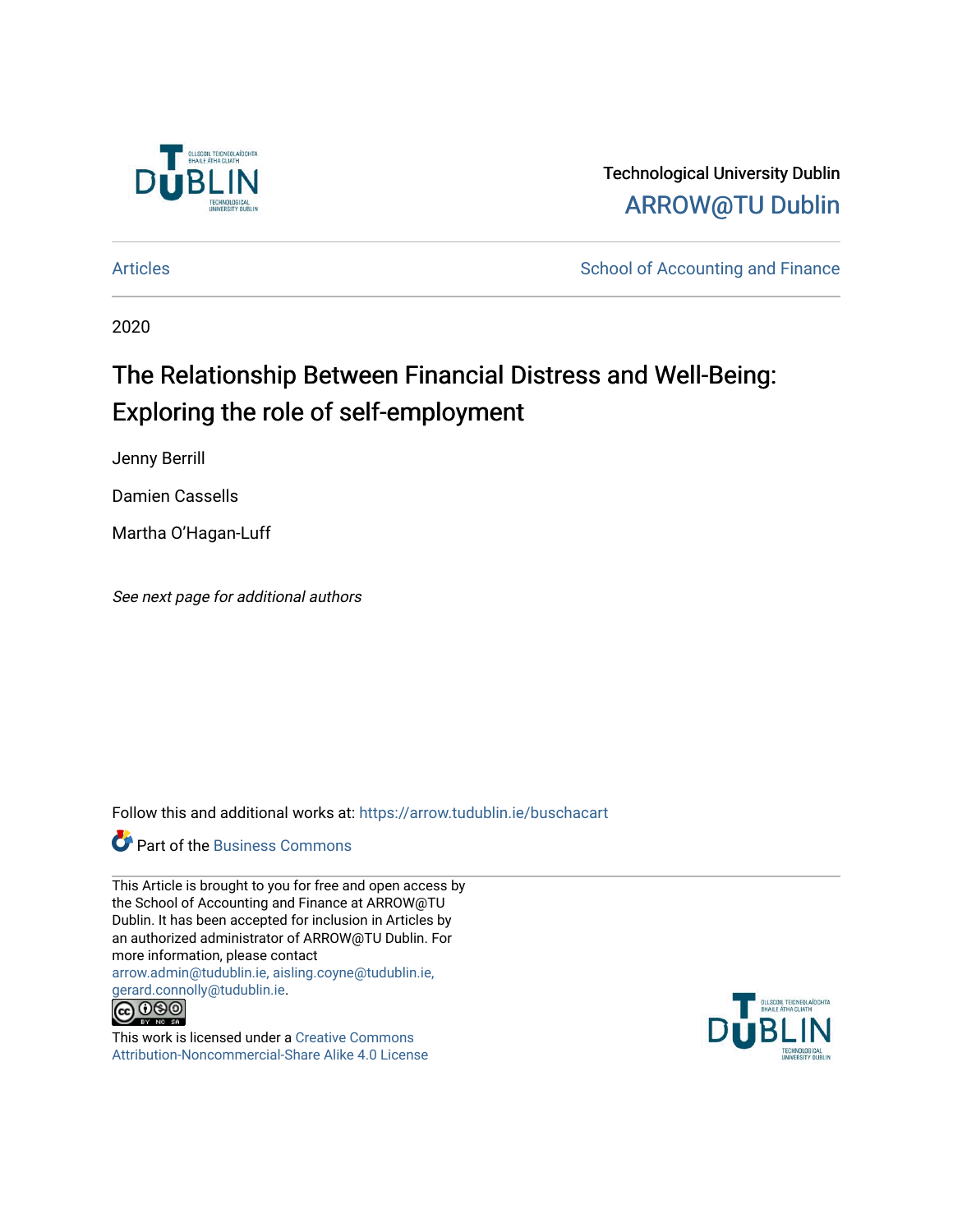# Authors

Jenny Berrill, Damien Cassells, Martha O'Hagan-Luff, and André van Stel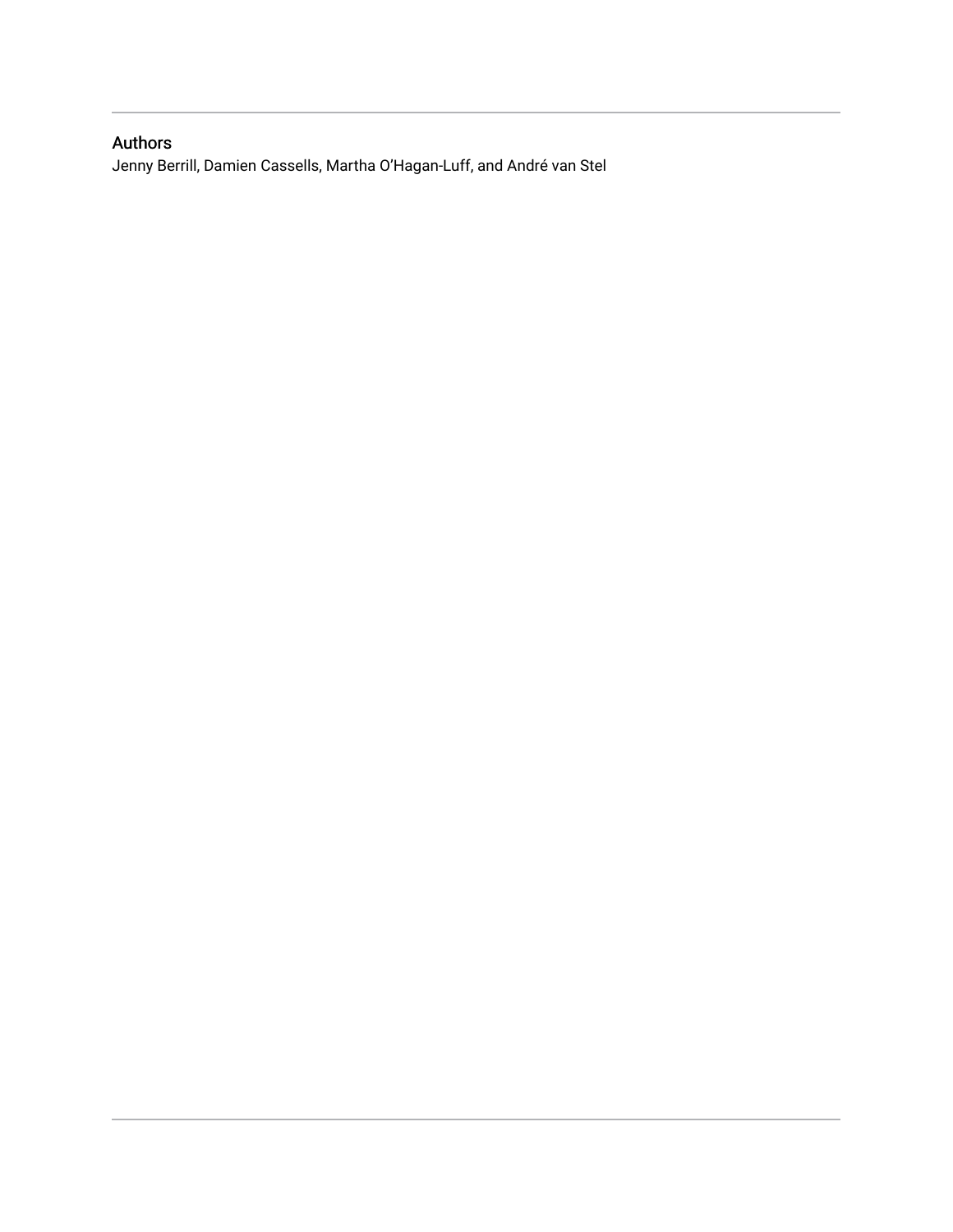See discussions, stats, and author profiles for this publication at: [https://www.researchgate.net/publication/347251907](https://www.researchgate.net/publication/347251907_The_relationship_between_financial_distress_and_well-being_Exploring_the_role_of_self-employment?enrichId=rgreq-ce0ae150b14d82586c36f141ba0371ab-XXX&enrichSource=Y292ZXJQYWdlOzM0NzI1MTkwNztBUzo5ODI3MjgzMDg3MTE0MjRAMTYxMTMxMjA5NTY5Ng%3D%3D&el=1_x_2&_esc=publicationCoverPdf)

# [The relationship between financial distress and well-being: Exploring the role](https://www.researchgate.net/publication/347251907_The_relationship_between_financial_distress_and_well-being_Exploring_the_role_of_self-employment?enrichId=rgreq-ce0ae150b14d82586c36f141ba0371ab-XXX&enrichSource=Y292ZXJQYWdlOzM0NzI1MTkwNztBUzo5ODI3MjgzMDg3MTE0MjRAMTYxMTMxMjA5NTY5Ng%3D%3D&el=1_x_3&_esc=publicationCoverPdf) of self-employment

**Article** in International Small Business Journal · November 2020 DOI: 10.1177/0266242620965384

| CITATION     |                               | READS |                                               |
|--------------|-------------------------------|-------|-----------------------------------------------|
| $\mathbf{1}$ |                               | 352   |                                               |
|              |                               |       |                                               |
|              | 4 authors, including:         |       |                                               |
|              | Jenny Berrill                 |       | <b>Damien Cassells</b>                        |
|              | <b>Trinity College Dublin</b> |       | Technological University Dublin - City Campus |
|              | 17 PUBLICATIONS 157 CITATIONS |       | 11 PUBLICATIONS 38 CITATIONS                  |
|              | SEE PROFILE                   |       | SEE PROFILE                                   |
|              |                               |       |                                               |
|              | Martha Carol O'Hagan-Luff     |       |                                               |
|              | <b>Trinity College Dublin</b> |       |                                               |
|              | 13 PUBLICATIONS 75 CITATIONS  |       |                                               |
|              | <b>SEE PROFILE</b>            |       |                                               |
|              |                               |       |                                               |

All content following this page was uploaded by [Martha Carol O'Hagan-Luff](https://www.researchgate.net/profile/Martha-Ohagan-Luff?enrichId=rgreq-ce0ae150b14d82586c36f141ba0371ab-XXX&enrichSource=Y292ZXJQYWdlOzM0NzI1MTkwNztBUzo5ODI3MjgzMDg3MTE0MjRAMTYxMTMxMjA5NTY5Ng%3D%3D&el=1_x_10&_esc=publicationCoverPdf) on 22 January 2021.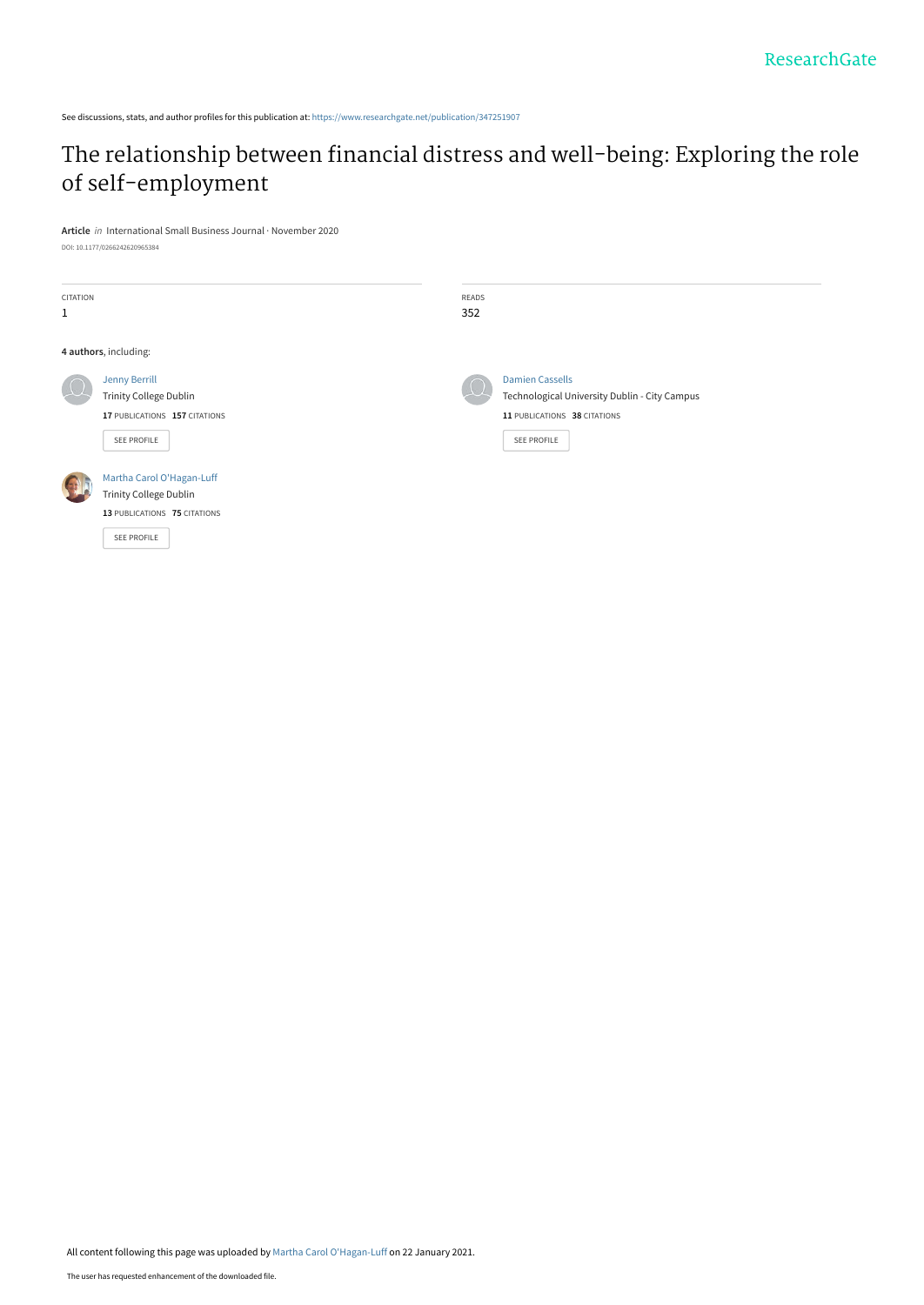



**The relationship between financial distress and well-being: Exploring the role of self-employment**

DOI: 10.1177/0266242620965384 International Small Business Journal: Researching Entrepreneurship  $1 - 20$ © The Author(s) 2020 Article reuse guidelines: [sagepub.com/journals-permissions](https://uk.sagepub.com/en-gb/journals-permissions) [journals.sagepub.com/home/isb](https://journals.sagepub.com/home/isb)



**Jenny Berrill** Trinity College Dublin, Ireland

**Damien Cassells** Technological University Dublin, Ireland

**Martha O'Hagan-Luff** Trinity College Dublin, Ireland

**André van Stel** Trinity College Dublin, Ireland Kozminski University, Poland

#### **Abstract**

This article will investigate the relationship between financial distress, well-being and employment status. Using several indicators of financial distress and of well-being, our econometric analysis shows that the negative association between financial distress and well-being is moderated by employment status in the sense that financial problems are more strongly associated with poor well-being for the self-employed compared to the wage-employed. Hence, when self-employed workers find themselves in a situation of financial distress, the negative consequences for their well-being are more severe. This is found to hold both for the self-employed with and without employees.

#### **Keywords**

financial distress, income, self-employment, wage-employed, well-being

# **Introduction**

Financial distress is known to have a potentially devastating impact on well-being (Leana and Meuris, 2015). However, little is known about how this relationship may differ between

#### **Corresponding author:**

Jenny Berrill, Trinity Business School, Trinity College, Dublin 2, Ireland. Email: [jberril@tcd.ie](mailto:jberril@tcd.ie)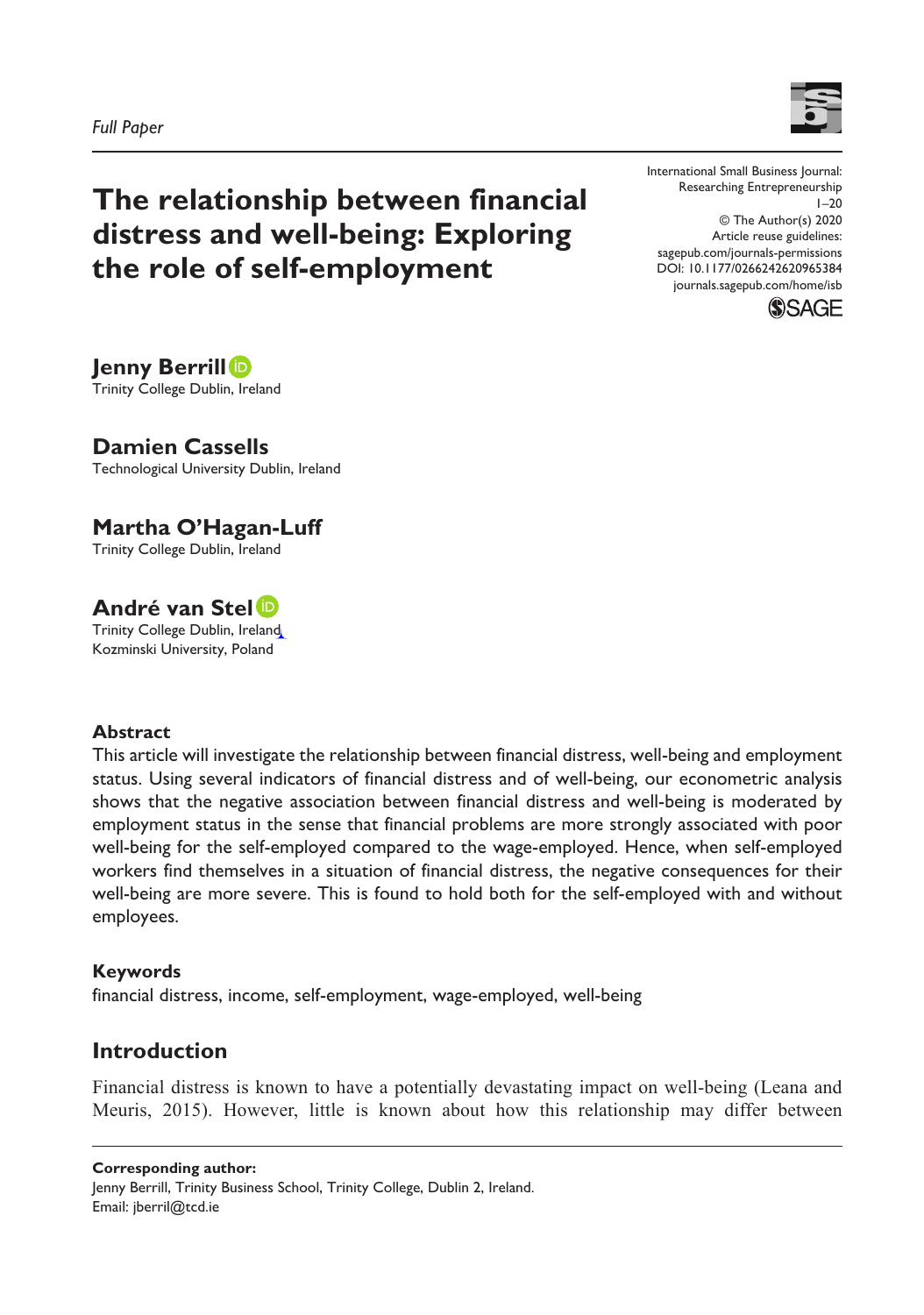wage-employed and self-employed workers (Wiklund et al., 2019). In this article, we compare the relationship between financial distress and well-being for these two types of workers; we find that financial problems are more strongly associated with lower levels of well-being for the selfemployed. Our findings have particular relevance during periods of crisis (Van Hal, 2015) given that financial problems, a common concern during such times, have different well-being consequences for wage-employed and self-employed workers. While it has been shown that, on average, self-employment has lower returns than wage-employment (Yuen et al., 2018), contemporary research shows that this is particularly evident for the self-employed without employees. Those with employees generally earn more than the wage-employed (Sorgner et al., 2017). Such evidence is important in the context of debated upon precarious employment, generally understood to be workers with low incomes, low social security and high job insecurity (Benach et al., 2014). Precarious workers, who can be found among both the wage-employed and the self-employed, are important from a policy perspective as they are at risk of falling into unemployment and inactivity with a higher risk of ill-health (Julià et al., 2017).

The self-employed are a heterogeneous category (Boegenhold and Fachinger, 2012; CRSE, 2017), ranging from highly successful and productive freelancers (Burke, 2011) to vulnerable workers being exploited by former employers (Román et al., 2011). Indeed, self-employment is a highly segmented occupational category with differing degrees of success, well-being and stress levels (Cieslik and Dvoulety, 2019). Notwithstanding this heterogeneity, it has been found that precariousness is a greater problem among the self-employed and particularly, the solo selfemployed, than among the wage-employed (Boegenhold and Klinglmair, 2015; Fachinger and Frankus, 2017). However, what is less clear is whether the well-being consequences of precariousness, in particular that of financial distress, differ among the wage-employed and self-employed. Stress related to financial distress has been shown to negatively affect well-being (Lewis et al., 2017; Zou et al., 2016); thus, not unsurprisingly, higher earnings reduce levels of depression and anxiety (Linder et al., 2020). Wiklund et al. (2019) suggest that the relationship between financial distress and well-being may differ for the self-employed and the wage-employed but note that evidence on this topic is scant and in the initial stages of investigation.

Therefore, this article investigates whether the relationship between financial distress and wellbeing differs between wage-workers and self-employed workers and within the latter group, between solo self-employed and employer entrepreneurs. This question is investigated using the Survey of Health, Ageing and Retirement in Europe (SHARE) database, a European dataset of wage-employed and self-employed workers aged 50 and over. This group is of relevance as numbers are increasing across Europe (Loretto and Vickerstaff, 2015). Using variables from this dataset, we specify and estimate a set of models relating four measures of well-being to employment status, two measures of financial distress and a wide range of control variables. Given that the evidence in the literature thus far is largely anecdotal in nature, we take an exploratory approach to our analysis using various measures of well-being and of financial distress, and see whether we can identify common patterns.

The analysis contributes to the extant literature in several ways. First and foremost, we provide systematic, large-scale econometric evidence on the relationship between financial distress and well-being and how this relationship may differ between different types of wageand self-employment. Second, four measures of well-being are used – overall health, mental health, life satisfaction and quality of life – in order to provide a more holistic analysis of well-being (Binder, 2018). Third, we employ a broader and thereby more appropriate measure of financial health than the usual measure of current income. Fourth, a broad range of control variables are used, including measures of job control and job demand which have been found to be vital for explaining work-related stress, subjective well-being, physical and mental health (Hessels et al., 2017; Wheatley, 2017).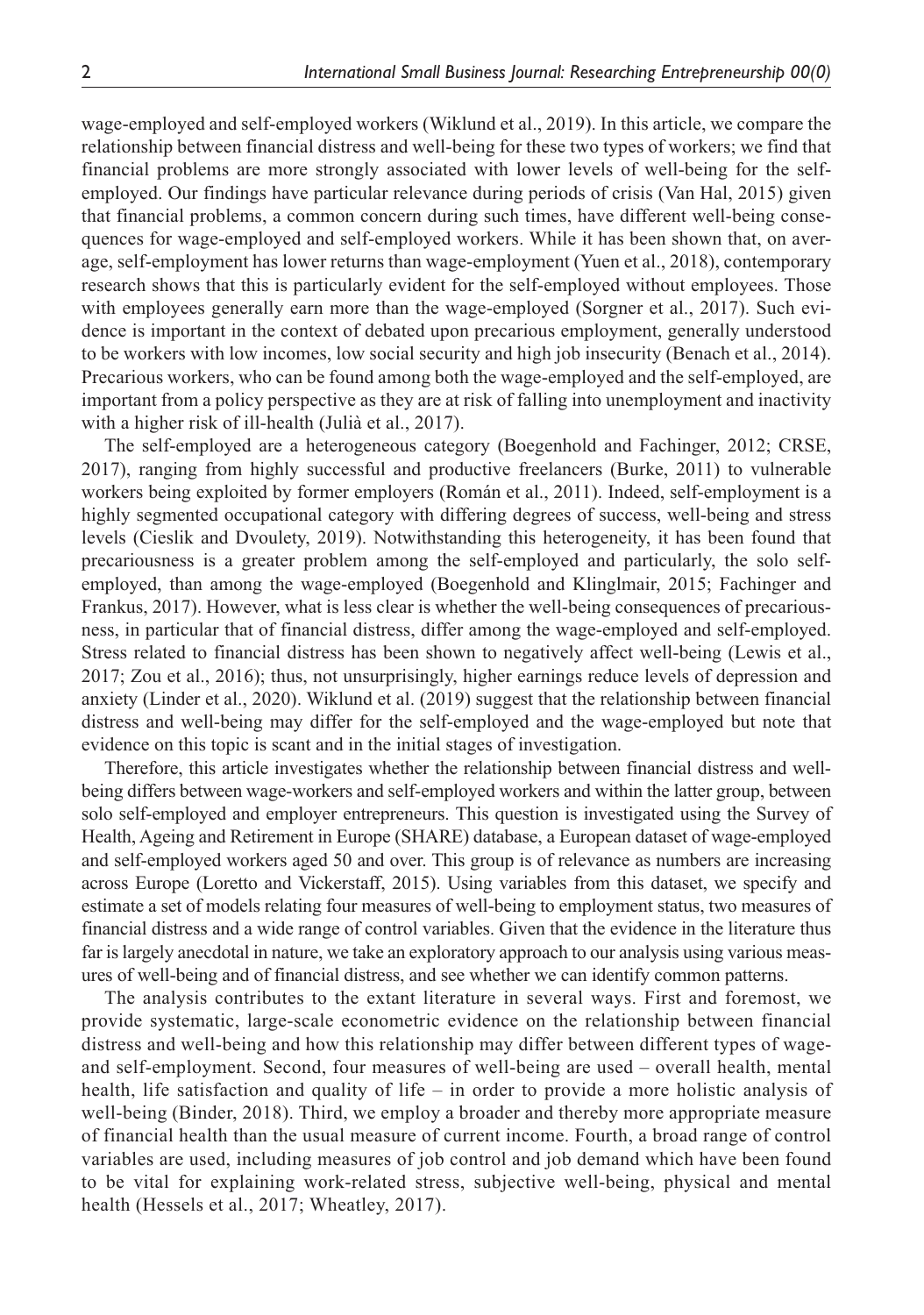This article is organised as follows. The first section provides a literature review on the relationship between self-employment, financial health and well-being. Data, methods and results are then presented. Finally, discussion of our results and conclusions from the analysis are presented.

### **Literature review and hypothesis development**

#### *Self-employment and financial health*

Although the decision to become self-employed is often motivated by more than monetary factors (Nicolaou et al., 2019; Wach et al., 2016), there is a strong focus upon the relationship between self-employment and financial health given its central importance. Sorgner et al. (2017) find that the self-employed with employees earn more than wage-earners, while the solo self-employed earn significantly less, highlighting the need to differentiate between these two categories of self-employed workers. Others report that satisfaction with income is lower for solo self-employed workers compared to both wage-workers and employer entrepreneurs (Van Der Zwan and Hessels, 2019). Entrepreneurship can lead to greater income inequality (Halvarsson et al., 2018); such income uncertainty increases precautionary savings above optimal levels (Broadway and Haisken-DeNew, 2019). We argue that greater income uncertainty may increase the likelihood of financial distress. Mwaura and Carter (2015) argue that income is a poor measure of the financial rewards of entrepreneurship, due to under-reporting, mismeasurement and its failure to fully capture the economic well-being of the entrepreneur. They focus instead on the stock of economic resources and find that entrepreneurial households are wealthier, but that the solo self-employed have lower levels of wealth than those with employees. Conversely, Yuen et al. (2018) show that employees earn more than the self-employed, while the financial wealth of both groups tend to be similar. Considering this evidence, we investigate whether the extent of financial distress is higher among the self-employed than among wage-workers, and within the category of self-employment, whether the extent of financial distress is higher among the solo self-employed than among the self-employed with employees.

#### *Financial health and well-being*

Preston (1975) states that there is a positive and concave relationship between income and health, and this is supported more recently by Carrieri and Jones (2017). Regarding the effect of income on social well-being, Ferrer-i-Carbonell (2005) finds that the relationship is generally positive but diminishing. Similarly, Lamu and Olsen (2016) find that the relative importance of income for subjective well-being is more important at the lower end of the distribution. Aittomäki et al. (2010) argue that current income is an insufficient measure of economic welfare, and find a strong positive association between wealth and health, while Schwandt (2018) finds a positive effect of wealth on physical health, mental health and survival rates. Wealth is also associated with a lower prevalence of poor self-rated health and clinical conditions in excess of the effect of income (Perel et al., 2006) while high levels of debt negatively affect health (Clayton et al., 2015; Selenko and Batinic, 2011). High debt repayments act as a source of anxiety leading to psychological distress and poor mental and physical health, which in turn may worsen financial welfare (Keese and Schmitz, 2014; Matthews and Gallo, 2011). Annink et al. (2016) find a strong negative relationship between financial hardship, measured by the individual's feeling about their income and access to borrowing, and subjective well-being. There are also noted associations between household wealth and psychological distress (Carter et al., 2009).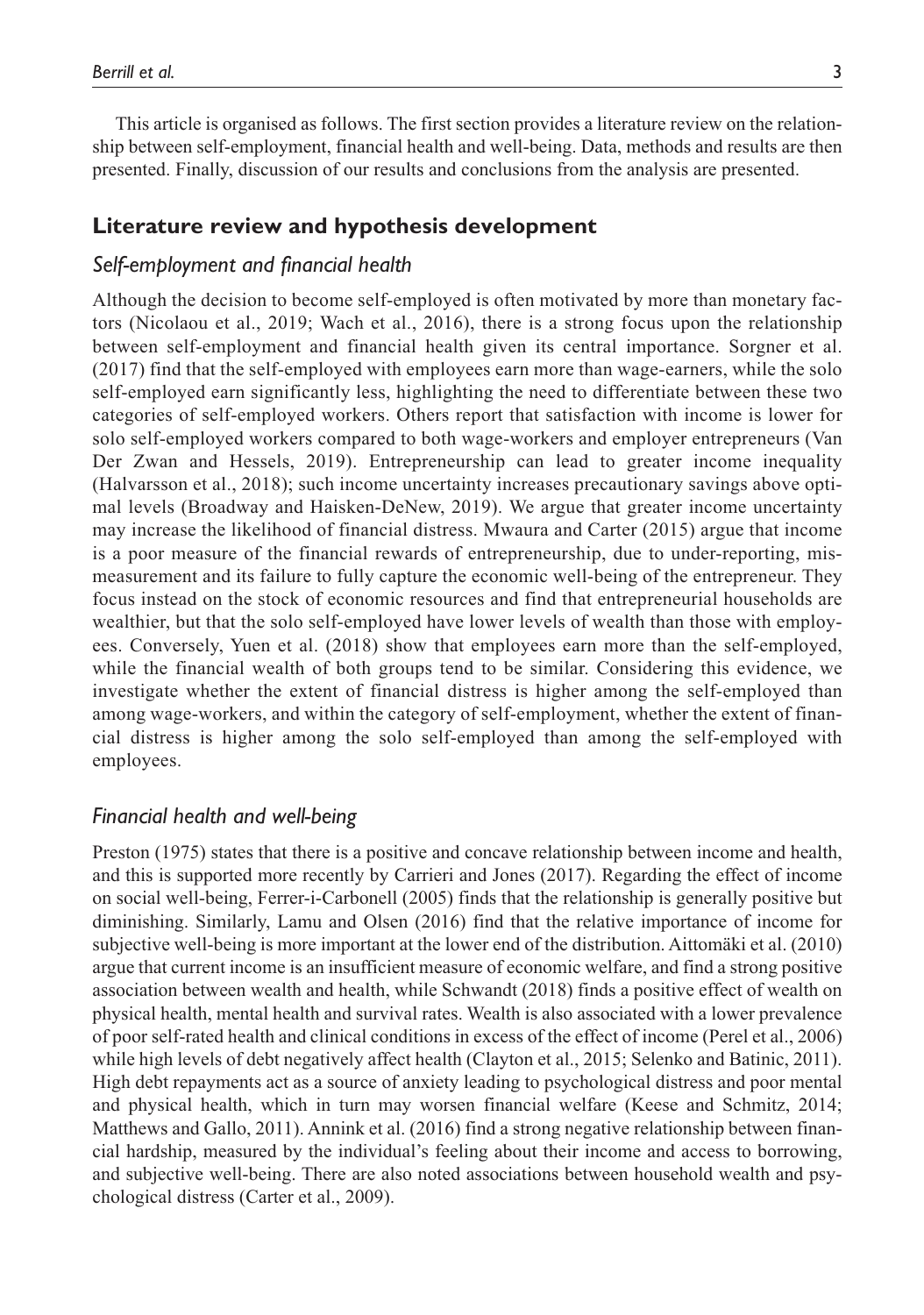### *Financial health and well-being: the role of self-employment*

The relationship between financial health and well-being may differ for the self-employed and the wage-employed (Andersén, 2017; Wiklund et al., 2019). We argue that a threat to an individual's financial status can have a greater impact on health and well-being for the self-employed, due to the more far-reaching consequences of financial distress. In particular, in the case of debts or other financial distress, many of the self-employed are immediately at risk of losing their business and source of income. In addition, they risk losing their property, frequently used as collateral to finance the business (Schmalz et al., 2017). The emotional attachment to the firm is also stronger for the self-employed compared to the attachment of the wage-employed to a job (Hatak and Snellman, 2017; Shepherd, 2003). Hence, since the negative consequences of financial distress may be more acute and longer lasting in nature for the self-employed, their well-being will be more affected. This may be greater still for the self-employed with employees, as their businesses are typically bigger, and hence, the financial risks are greater.

Attraction–Selection–Attrition Theory, however, argues that entrepreneurs have a high capacity to manage stress, and as a result, entrepreneurs experience lower levels of stress (Baron et al., 2016). It has been noted that the self-employed are more satisfied with their jobs compared to similar employed persons (Nikolova, 2019) arising from greater flexibility and autonomy (Benz and Frey, 2008). The Job Demand–Control Model posits that control reduces the impact of job demands on strain and can help enhance employee job satisfaction (Karasek, 1979; Theorell and Karasek, 1996); indeed, Nikolova (2019) uses this model to show that switching to self-employment can be beneficial for health and well-being given greater job control. As employees may have less control over their work, they may feel a greater sense of uncertainty and distress when faced with financial difficulty (Ariza-Montes et al., 2018; Wood et al., 2020) but may have easier and better access to unemployment benefits reducing uncertainty during times of financial distress (Hessels et al., 2006).

The self-employed however, have greater responsibility for the outcome of their work than the wage-employed and hence, may feel greater shame when financial problems occur (Coad, 2014; Ucbasaran et al., 2013). Corner et al. (2017) explore entrepreneurs' emotional and psychological functioning after business failure noting high levels of resilience; nevertheless, Shepherd (2003) finds that business failure can result in emotional responses similar to grief. Financial difficulties may therefore, have an exaggerated effect on entrepreneur well-being more so than wage-workers, with less control over losing their employment. Moreover, D'Ambrosio et al. (2020) and Srivastava et al. (2001) find a negative relationship between the importance of money and subjective well-being. Srivastava et al. (2001) argue that money is of itself not driving the relationship but rather the motives behind wanting it, such as social positioning, a feeling of power, pride, status and overcoming self-doubt; the more importance people placed on money, the poorer their subjective well-being. These motives may be stronger for the self-employed, especially those who see entrepreneurship as a challenge (Tremblay and Genin, 2008).

Reviewing the literature leads us to create the following hypotheses to investigate whether the relationship between financial distress and well-being differs by employment status:

**Hypothesis 1a:** The negative relationship between financial distress and well-being is more pronounced for the self-employed than for the full-time wage-employed.

**Hypothesis 1b:** The negative relationship between financial distress and well-being is more pronounced for the self-employed with employees than for the solo self-employed.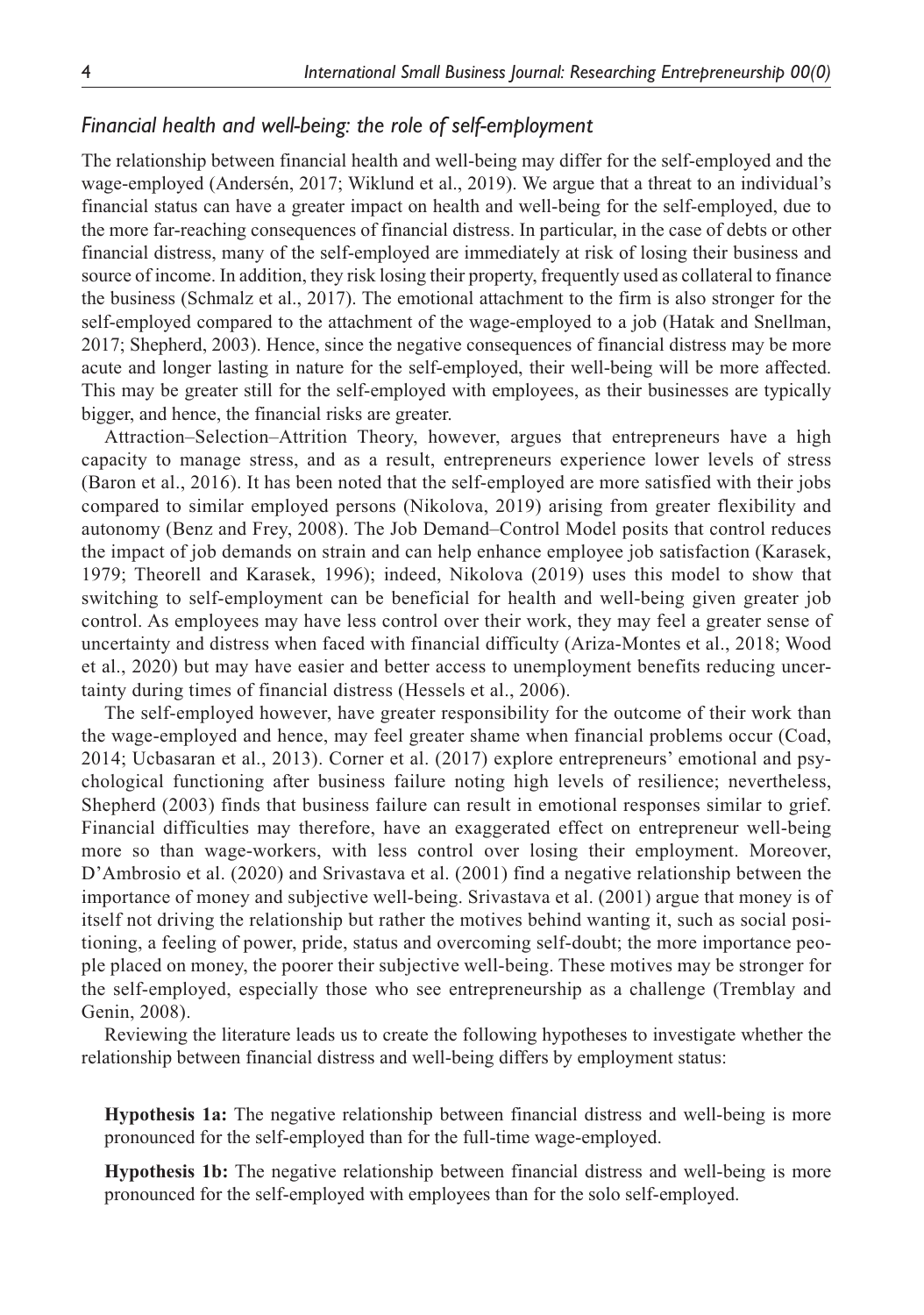#### **Data and sample**

Following previous studies including Buffel et al. (2017), this analysis uses data from the SHARE (Boersch-Supan, 2017; Boersch-Supan et al., 2013). The SHARE project conducted over 297,000 interviews with 123,000 individuals aged 50 or older and their spouses, across 20 European countries and Israel, in six waves in 2005, 2007, 2009, 2011, 2013 and 2015, collecting data on health, employment, socio-economic status, social networks and other demographic factors. In total, 21 countries participated in the survey although not all countries participated in all waves.1 A similar dataset exists in the United States, the Health and Retirement Study, and in the United Kingdom, the English Longitudinal Study of Ageing, but the SHARE database is unique as a multi-country study. The dataset allows us to differentiate between those in full-time employment and selfemployment, and within self-employment between those with and without employees. We define full-time employment as those working 30hours or more per week.

Data from Waves 2, 4, 5 and 6 are included. Many key variables are missing in Wave 1, and Wave 3 is excluded as it focuses on respondent life histories, with different survey questions than the other five waves. Only those aged 65 or under are included in order to capture the working age population, as the normal retirement age in the countries surveyed is 65. Those identified as currently employed or self-employed are included, and those categorised as retired, sick, unemployed or homemaker are excluded. Restricting the dataset by these criteria reduces the sample size to between roughly 40,000 and 55,000 per variable as shown in Table 2. These restrictions, by their nature, render the dataset cross-sectional in nature. The final sample sizes for our regression models are approximately 23,000 for *Poor Overall Health, Life Satisfaction* and *Quality of Life*, and about 19,000 for *Depression*.

#### *Model variables*

For our dependent variables, four measures of well-being are used: overall health, labelled *Poor Overall Health*; mental health, labelled *Depression*; and two further measures of well-being, *Life Satisfaction* and *Quality of Life. Life Satisfaction* measures a respondent's current feeling of happiness, whereas *Quality of Life* measures retrospective happiness. The exact variable definitions are provided in Table 1. These four measures encompass one objective measure, *Poor Overall Health*, and three subjective measures of well-being (Binder, 2018; Van Praag et al., 2003). Binder (2018) and Lowe (2018) both emphasise the importance of analysing both objective and subjective perspectives for a more holistic view of well-being.

The main independent variables measure a respondent's financial health; the most common indicator of financial health is current income. However, current income is only part of financial health and accumulated savings may be equally, if not more, important for well-being (Aittomäki et al., 2010; Mwaura and Carter, 2015). The impact of low income on well-being is likely to be stronger if there are no alternative resources available to meet financial responsibilities. Savings, and hence financial health, varies considerably and particularly among the self-employed (Fachinger and Frankus, 2017). Hence, we use a broader measure of financial health that considers a person's complete financial situation, an approach that is consistent with the OECD's analysis of income and wealth on well-being (OECD, 2013). Respondents to the survey were asked whether they had money worries and debts, apart from mortgage; these are labelled as indicators of financial distress. Stephan (2018) notes that it is often the subjective perceived sense of financial distress, typically related to perceived business failing, rather than the objective financial conditions that negatively affect the well-being of the self-employed. The use of a subjective measure, *Money Worries*, and an objective one, *Debt*, allows us to provide a more complete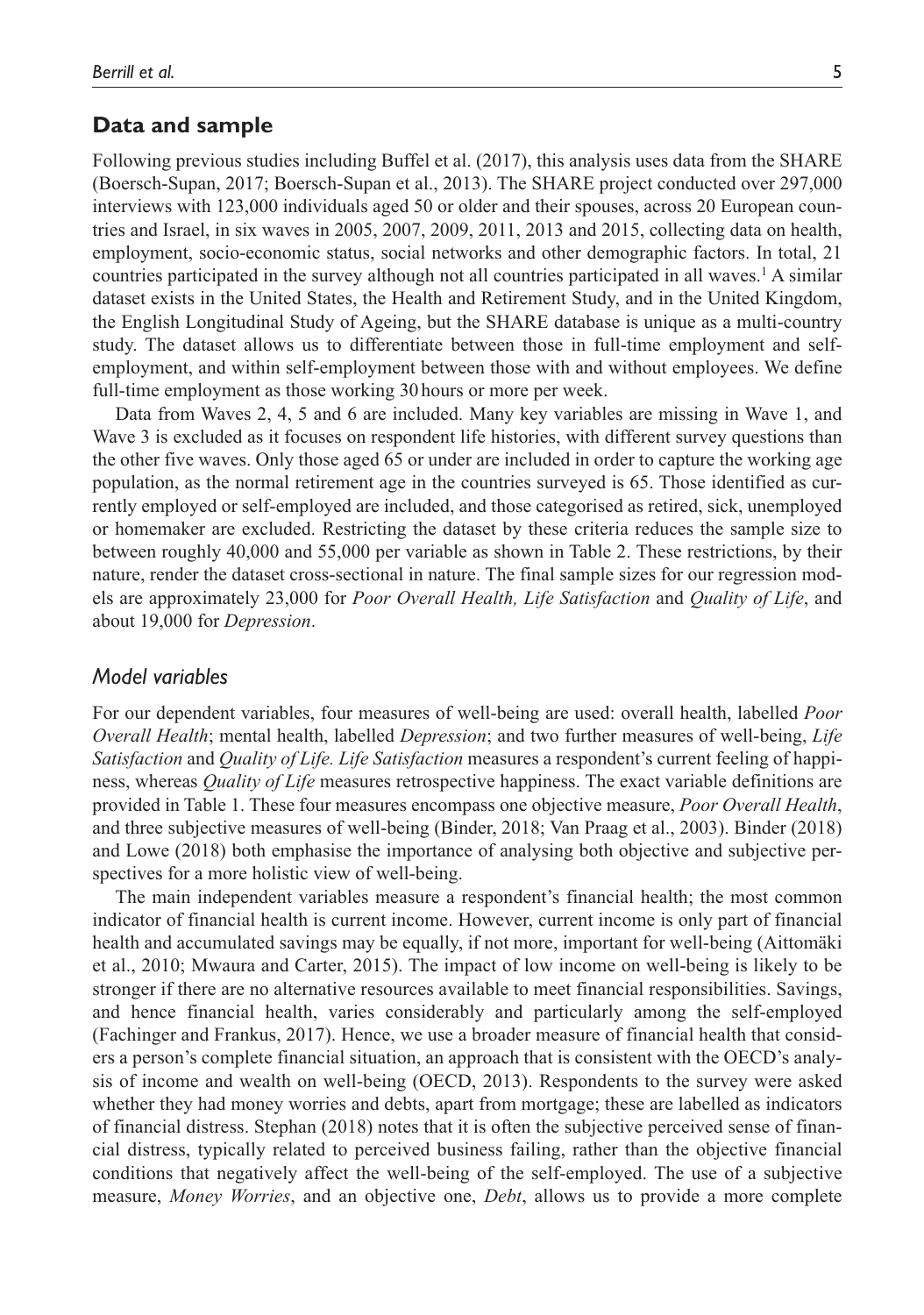| Table 1. Variable descriptions.              |                                                                                |                                                                                                                                                                                                                                                                                                                                                                                                                                                                                                                                                                                                                                                                                                                                                        |                                                                                                                 |
|----------------------------------------------|--------------------------------------------------------------------------------|--------------------------------------------------------------------------------------------------------------------------------------------------------------------------------------------------------------------------------------------------------------------------------------------------------------------------------------------------------------------------------------------------------------------------------------------------------------------------------------------------------------------------------------------------------------------------------------------------------------------------------------------------------------------------------------------------------------------------------------------------------|-----------------------------------------------------------------------------------------------------------------|
| Variable                                     | Question reference                                                             | Survey question                                                                                                                                                                                                                                                                                                                                                                                                                                                                                                                                                                                                                                                                                                                                        | Coding                                                                                                          |
| Poor Overall Health                          | <b>PH006</b>                                                                   | Has a doctor ever told that you had one of the following conditions?                                                                                                                                                                                                                                                                                                                                                                                                                                                                                                                                                                                                                                                                                   | if any of a list of 20 health conditions, 0 otherwise. <sup>3</sup>                                             |
| Depression                                   | <b>MH002</b>                                                                   | In the last month, have you been sad or depressed?                                                                                                                                                                                                                                                                                                                                                                                                                                                                                                                                                                                                                                                                                                     | I if yes, 0 otherwise.                                                                                          |
| Life Satisfaction                            | <b>AC012</b>                                                                   | How satisfied are you with your life?                                                                                                                                                                                                                                                                                                                                                                                                                                                                                                                                                                                                                                                                                                                  | 0 to 10, where 10 is completely satisfied.                                                                      |
| Quality of Life                              | AC022                                                                          | How often, on balance, do you look back on your life with a sense<br>of happiness? Never, rarely, sometimes or often?                                                                                                                                                                                                                                                                                                                                                                                                                                                                                                                                                                                                                                  | to 4, where I is never and 4 is often.                                                                          |
| Self-Employed                                | EP009                                                                          | In your current main job, are you a private-sector employee, a<br>public-sector employee or self-employed?                                                                                                                                                                                                                                                                                                                                                                                                                                                                                                                                                                                                                                             | I if self-employed, 0 if wage-employed (either in private<br>sector or public sector)                           |
| Part-Time Wage-<br>Employed                  | EP009 and EP013                                                                |                                                                                                                                                                                                                                                                                                                                                                                                                                                                                                                                                                                                                                                                                                                                                        | I if wage-employed (see above) and hours worked $<$ 30<br>(see below).                                          |
| With Employees                               | EP024                                                                          | How many employees, if any, do you have in this job?                                                                                                                                                                                                                                                                                                                                                                                                                                                                                                                                                                                                                                                                                                   | I if no. of employees $\geq 1$ , 0 if no. of employees = 0 (solo<br>self-employed).                             |
| Job Demand                                   | EP027/EP028                                                                    | My job is physically demanding/I am under constant time pressure<br>due to a heavy workload.                                                                                                                                                                                                                                                                                                                                                                                                                                                                                                                                                                                                                                                           | I if agree or strongly agree with either statement, 0<br>otherwise (strongly disagree, disagree or neutral).    |
| (Lack of) Job Control                        | EP029                                                                          | have very little freedom to decide how I do my work.                                                                                                                                                                                                                                                                                                                                                                                                                                                                                                                                                                                                                                                                                                   | I if agree or strongly agree, 0 otherwise.                                                                      |
| Hours Worked                                 | EP013                                                                          | How many hours a week do you work in a usual working week?                                                                                                                                                                                                                                                                                                                                                                                                                                                                                                                                                                                                                                                                                             | Number of hours.                                                                                                |
| Money Worries                                | AC019                                                                          | How often do you think that shortage of money stops you from<br>doing the things you want to do?                                                                                                                                                                                                                                                                                                                                                                                                                                                                                                                                                                                                                                                       | I if often or sometimes, 0 if rarely or never.                                                                  |
| Debt                                         | AS054                                                                          | Excluding mortgages or money owed on land, property or firms,<br>which of these types of debts do you currently have, if any?                                                                                                                                                                                                                                                                                                                                                                                                                                                                                                                                                                                                                          | I if debt apart from mortgages or money owed on land,<br>property or firms, 0 otherwise. <sup>b</sup>           |
| Gender (Male)                                | <b>DN042</b>                                                                   | Male or female                                                                                                                                                                                                                                                                                                                                                                                                                                                                                                                                                                                                                                                                                                                                         | I for male, 0 otherwise.                                                                                        |
| Age                                          | <b>DN003</b>                                                                   | In which month and year were you born?                                                                                                                                                                                                                                                                                                                                                                                                                                                                                                                                                                                                                                                                                                                 | Age expressed in years at time of interview.                                                                    |
| Education                                    | <b>DN041</b>                                                                   | How many years have you been in full-time education?                                                                                                                                                                                                                                                                                                                                                                                                                                                                                                                                                                                                                                                                                                   | Number of years.                                                                                                |
| Marital Status                               | <b>DN014</b>                                                                   | What is your marital status?                                                                                                                                                                                                                                                                                                                                                                                                                                                                                                                                                                                                                                                                                                                           | I for married or registered partnership, 2 for separated<br>or divorced, 3 for never married and 4 for widowed. |
| Children                                     | <b>CH001</b>                                                                   | How many children do you have that are still alive?                                                                                                                                                                                                                                                                                                                                                                                                                                                                                                                                                                                                                                                                                                    | Number of children.                                                                                             |
| Mother Alive                                 | <b>DN026_I</b>                                                                 | Is your natural mother still alive?                                                                                                                                                                                                                                                                                                                                                                                                                                                                                                                                                                                                                                                                                                                    | I if yes, 0 otherwise.                                                                                          |
| Father Alive                                 | DN026_2                                                                        | Is your natural father still alive?                                                                                                                                                                                                                                                                                                                                                                                                                                                                                                                                                                                                                                                                                                                    | I if yes, 0 otherwise.                                                                                          |
| Industry                                     | EP018                                                                          | What kind of business, industry or services do you work in?                                                                                                                                                                                                                                                                                                                                                                                                                                                                                                                                                                                                                                                                                            | 0 to 14 for different industry types (entered as dummies<br>in regressions).                                    |
| blood sugar; chronic lung disease; cancer or | SHARE: Survey of Health, Ageing and Retirement in Europe.<br>معنك بمعادنا منعم | organic brain syndrome, senility or any other serious memory impairment; other affective or emotional disorders, including anxiety, nervous or psychiatric problems; rheumatoid arthritis; osteoarthritis<br>"The 20 health conditions are as follows: a heart attack or other heart problems; high blood pressure or hypertension; high blood cholesterol; a stroke or cerebral vascular disease; diabetes or high<br>malignant tumour; stomach or duodenal ulcer; peptic ulcer; Parkinson's disease; cataracts; hip fracture; other fractures; Alzheimer's disease; dementia,<br>We list the SHARE survey reference number, the question asked in the questionnaire and how we coded the answer for each of our dependent and independent variables. |                                                                                                                 |

or other rheumatism; chronic kidney disease; other conditions not yet mentioned.<br>"The types of debt are debt on cars and other vehicles, debt on credit cards/store cards, loans (from bank, building society or other financi bThe types of debt are debt on cars and other vehicles, debt on credit cards/store cards, loans (from bank, building society or other financial institution), debts to relatives or friends, student loans, or other rheumatism; chronic kidney disease; other conditions not yet mentioned. overdue bills (phone, electricity, heating, rent), other. overdue bills (phone, electricity, heating, rent), other.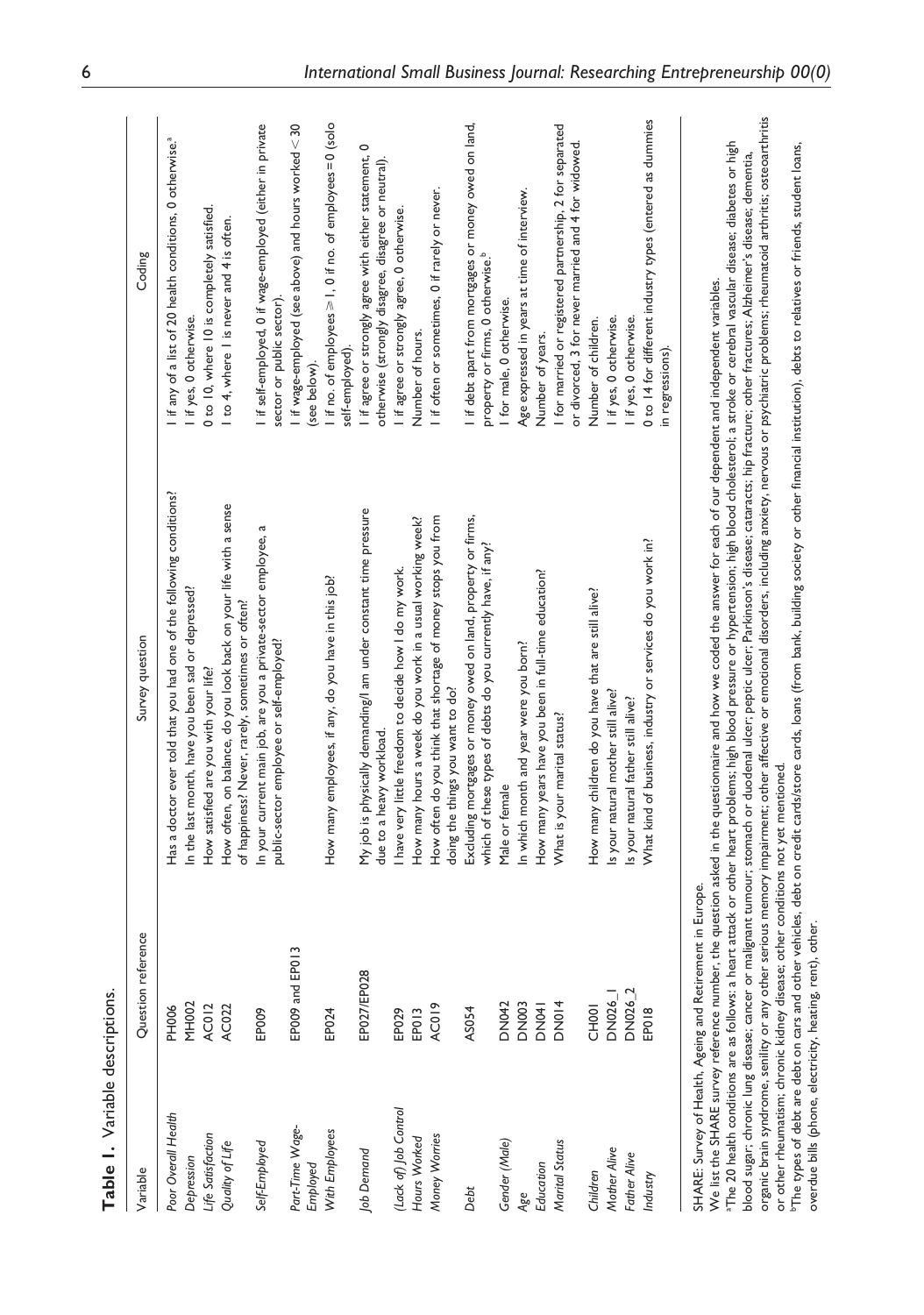picture of financial distress. We refer to Table 1 for exact definitions. An additional advantage of using a measure broader than income is that the latter are often difficult to compare across countries and between the employed and the self-employed (Tedds, 2008).

Characteristics of the respondent's employment, *Job Demand* and *Job Control*, are also included – see Table 1 for definitions. The analysis also includes the variable *Part-Time Wage-Employed*, a dummy indicating wage-workers working less than 30 hours per week. The part-time wage-employed are identified as a separate group from the full-time wage-employed as part-time work, if involuntary, is often associated with lower well-being (Kauhanen and Nätti, 2015). Moreover, we also include *Log Hours Worked*; this variable not only accounts for heterogeneity in the number of hours worked within the group of wage-employed but also captures the number of hours worked by the self-employed. This acts as a more general indicator of working time. Finally, a broad range of demographic control variables are included, which may affect our measures of well-being: *Gender, Age, Age-Squared, Years of Education, Marital Status, Number of Children, Mother Alive* and *Father Alive*. The analysis also includes a set of industry dummies. Variable definitions and associated survey questions for all model variables, including control variables, are given in Table 1.

#### *Descriptive statistics*

Descriptive statistics are presented in Table 2. When comparing full-time wage-employed to selfemployed by means of a *t*-test, the mean values for the self-employed are significantly lower for *Poor Overall Health* and *Depression* and significantly higher for *Life Satisfaction*, indicating that the self-employed are healthier and more satisfied with their lives than the wage-employed. The difference for *Quality of Life* is not significant. Similarly, the self-employed with employees are found to be healthier and happier than those without employees.

The wage-employed have less demanding jobs than both types of self-employment, but have the least control over their jobs; they work fewer hours than employer entrepreneurs, but more than the solo self-employed.

*Money Worries* are slightly lower for the self-employed as a whole relative to the wageemployed (50.8% vs. 51.9%), but the solo self-employed have greater money worries (57.2%) than the self-employed with employees (43.6%) or wage-employed (51.9%). There is no significant difference in debt held by the self-employed and wage-employed, but the share of individuals with debts is higher among the solo self-employed compared to employer entrepreneurs. These results suggest that the solo self-employed are the least financially sound and highlight the importance of distinguishing between self-employed workers with and without employees.

#### **Methods and results**

#### *Methods*

For each of the four dependent variables measuring different aspects of well-being, four regression models are presented (see Tables 3–6). Model 1 is the basic model variant, which focuses on the impact of self-employment versus wage-employment, money worries and debt. Model 2 then introduces interaction terms between self-employment and the two measures of financial distress. This allows us to establish whether the relationship between financial distress and the well-being measures differs between self-employed and full-time wage-employed workers as per Hypothesis 1a. Model 3 then distinguishes between self-employed with and without employees, while Model 4 does the same but also includes interaction terms between the two types of self-employment,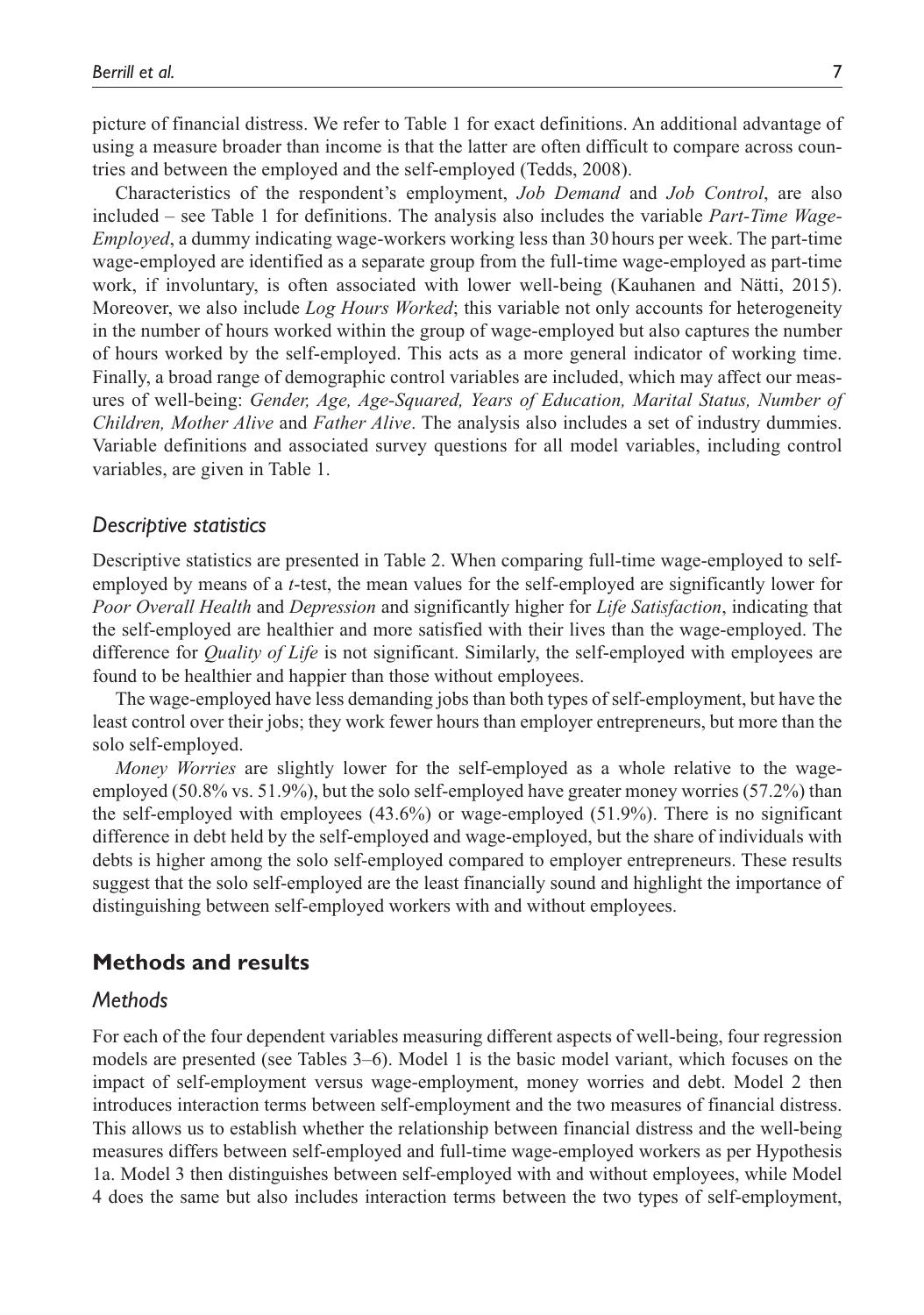|                                            | Full-time wage-<br>employed | Self-employed                   | with employees<br>Self-employed | Solo self-employed   | Observations |
|--------------------------------------------|-----------------------------|---------------------------------|---------------------------------|----------------------|--------------|
| Dependent variables<br>No. of observations | 15.856                      | 3692                            | 1717                            | 1975                 | 23,137       |
| Poor Overall Health                        | 0.601 (0.490)               | $0.565***$ $(0.496)$            | 0.561 (0.496)                   | $0.597***$ (0.491)   | 23,137       |
| Depression                                 | 0.359 (0.480)               | $0.312***$ (0.463)              | 0.291 (0.454)                   | $0.350***$ $(0.477)$ | 18,963       |
| Life Satisfaction                          | 7.764 (1.560)               | $7.820***$ (1.610)              | 7.941 (1.529)                   | 7.692*** (1.708)     | 22,989       |
| Quality of Life                            | 3.407 (0.788)               | 3.414(0.798)                    | 3.467 (0.765)                   | $3.362***$ (0.816)   | 23,137       |
| Employment variables                       |                             |                                 |                                 |                      |              |
| Job Demand                                 | 0.137(0.344)                | $0.195*** (0.396)$              | 0.239(0.427)                    | $0.143*** (0.351)$   | 23, 137      |
| (Lack of) Job Control                      | 0.171(0.377)                | $0.11$ <sup>***</sup> $(0.315)$ | 0.125(0.330)                    | $0.104***$ (0.306)   | 23,137       |
| Hours Worked                               | 41.185 (7.300)              | 44.286**** (17.972)             | 46.318 (17.374)                 | 39.159**** (19.504)  | 23,137       |
| Financial health variables                 |                             |                                 |                                 |                      |              |
| Money Worries                              | 0.519(0.500)                | $0.508***$ (0.500)              | 0.436 (0.496)                   | $0.572***$ (0.495)   | 23,137       |
| Debt                                       | 0.399(0.489)                | 0.396 (0.489)                   | 0.376 (0.485)                   | $0.400**$ (0.490)    | 23,137       |

| ducted                                   | 1<br>i<br>$rac{1}{2}$<br>j                         |  |
|------------------------------------------|----------------------------------------------------|--|
|                                          | $t$ -em                                            |  |
|                                          | d the solo sel                                     |  |
|                                          |                                                    |  |
|                                          | lovees and                                         |  |
| d deviations in parentheses. We conc     |                                                    |  |
|                                          |                                                    |  |
|                                          | re self-employed with emplo                        |  |
|                                          |                                                    |  |
| int status, with standar                 |                                                    |  |
| i<br>S                                   |                                                    |  |
| ie to<br>J                               |                                                    |  |
| orted within each category c             | e-employed and self-employed, and between the self |  |
|                                          |                                                    |  |
|                                          |                                                    |  |
|                                          |                                                    |  |
| it variables are repo                    | å                                                  |  |
|                                          |                                                    |  |
| ;<br>;                                   | values, between the                                |  |
| j<br>Ó<br>i<br>$\frac{1}{2}$<br>s<br>Sai |                                                    |  |
|                                          | å                                                  |  |
|                                          |                                                    |  |
|                                          |                                                    |  |
| j                                        |                                                    |  |
|                                          |                                                    |  |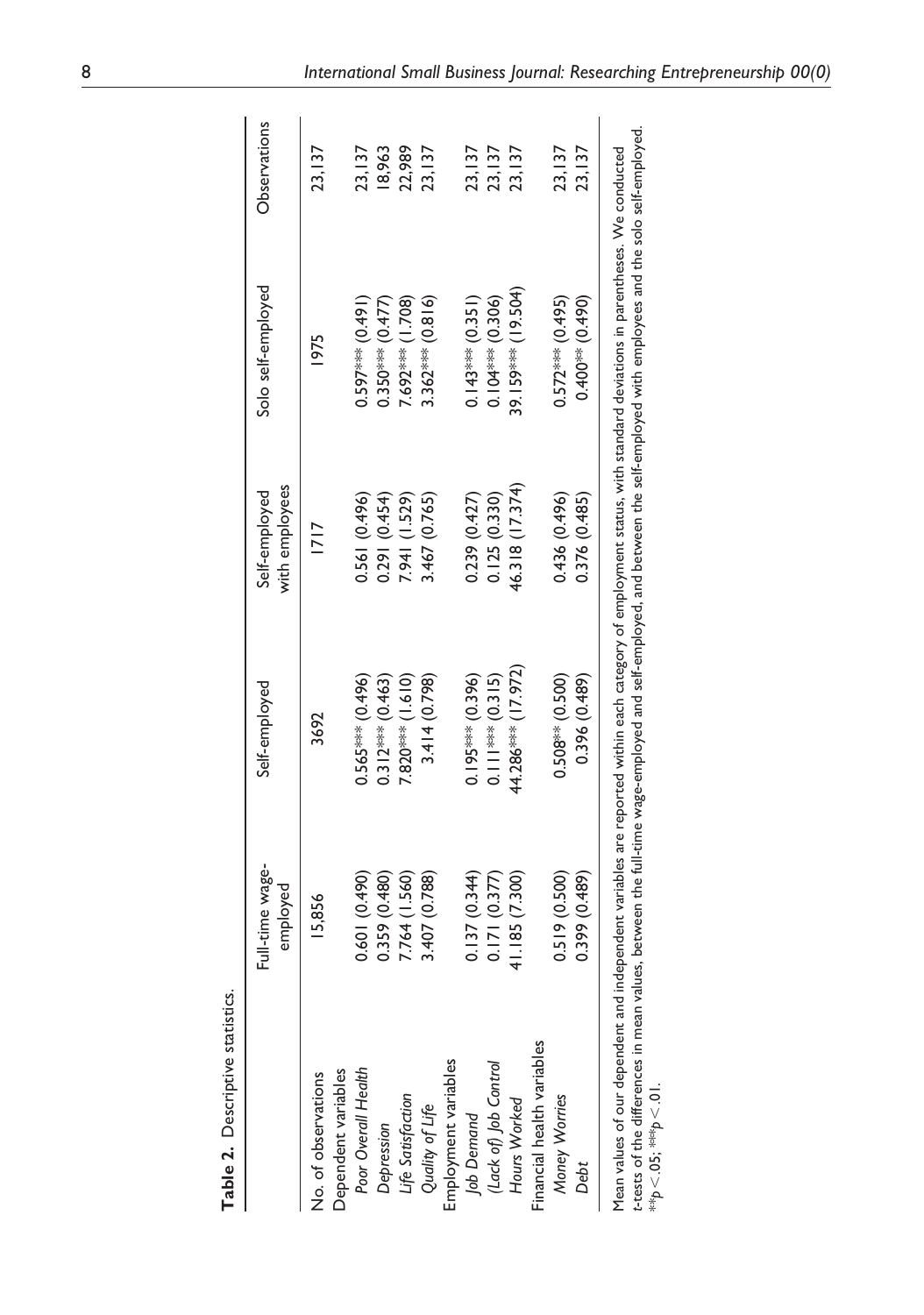*Solo* versus *With employees*, and the two measures of financial distress. This model allows us to test Hypothesis 1b. Control variables as well as sets of country and industry dummies are included in each regression, and standard errors are clustered at the country level.

The analysis estimates pooled binary logit regressions for the dependent variables *Poor Overall Health* and *Depression*, and ordered logit regressions for *Life Satisfaction* and *Quality of Life*, as these latter variables can take on values other than 1 or 0, while obeying a logical ordering. For all models, marginal effects and standard errors are reported. For *Poor Overall Health* and *Depression*, the marginal effects indicate changes in probability of suffering from those conditions, while for the other two variables, the marginal effects are to be interpreted in terms of making steps on a 10-point scale for *Life Satisfaction* or on a 4-point scale for *Quality of Life*. For the first two models, a positive marginal effect indicates a negative relationship with overall or mental health. For the final two models, a positive marginal effect indicates a positive relationship with *Life Satisfaction* or *Quality of Life*. The results are presented in Tables 3 to 6.

#### *Results*

In Table 3, the results for *Poor Overall Health* are reported. Relative to full-time wage-workers, being self-employed has a negative and significant relationship with this measure, indicating that the self-employed are less likely to report poor overall health (see Model 1). Concretely, our estimation result suggests that, compared to full-time wage-workers, the self-employed are 2.4 percentage points less likely to report poor overall health. Given the mean value of 60.1% reporting poor overall health among the full-time wage-employed in Table 2, this suggests a ceteris paribus reduction of  $4.0\%$  (=2.4/60.1) of the probability of poor overall health for the self-employed relative to the full-time wage-employed. When a distinction is made between the self-employed with and without employees, the solo self-employed are, ceteris paribus, 2.5 percentage points less likely to have poor health, compared to full-time wage-workers (see Model 3).

The coefficient for *Job Demand* is positive and significant, indicating a negative relationship with overall health. Those reporting a high level of job demand are over 3 percentage points more likely to have poor health. The coefficient for *Log Hours Worked* is negative and significant, indicating that those working longer hours are in better health. Although a significant relationship is found, the causation would likely run in the opposite direction; those in good health will tend to work longer hours or at least have the capacity to do so. The *Part-Time Wage-Employed* are about 4 percentage points more likely to have poor health, relative to full-time wage-employed, making this group the most vulnerable in terms of poor health, given that the self-employed also report better overall health.

*Money Worries* and *Debt* have a strongly significant and positive relationship with *Poor Overall Health*, as expected. Both these circumstances are associated with a higher probability of poor health of roughly 6 percentage points. Looking at the interaction terms, being self-employed with money worries is associated with worse overall health (Model 2), and this holds in particular for the solo self-employed (Model 4). Thus, money worries are negatively related to overall health for all employment statuses, but this negative relation is even stronger for the solo self-employed, that is, this group of workers seems to suffer even more from money worries, in terms of the probability of having poor health. Indeed, the impact of money worries on the probability of poor health is found to be almost twice as high for the solo self-employed: while money worries increase the probability of poor health by 6.2 percentage points for the wage-employed, this increase is 11.8 percentage points  $(6.2 + 5.6)$  for the solo self-employed.

Two interesting findings exist among the control variables. The first relates to the circumstance of being widowed, which is associated with a roughly 4 percentage points higher probability of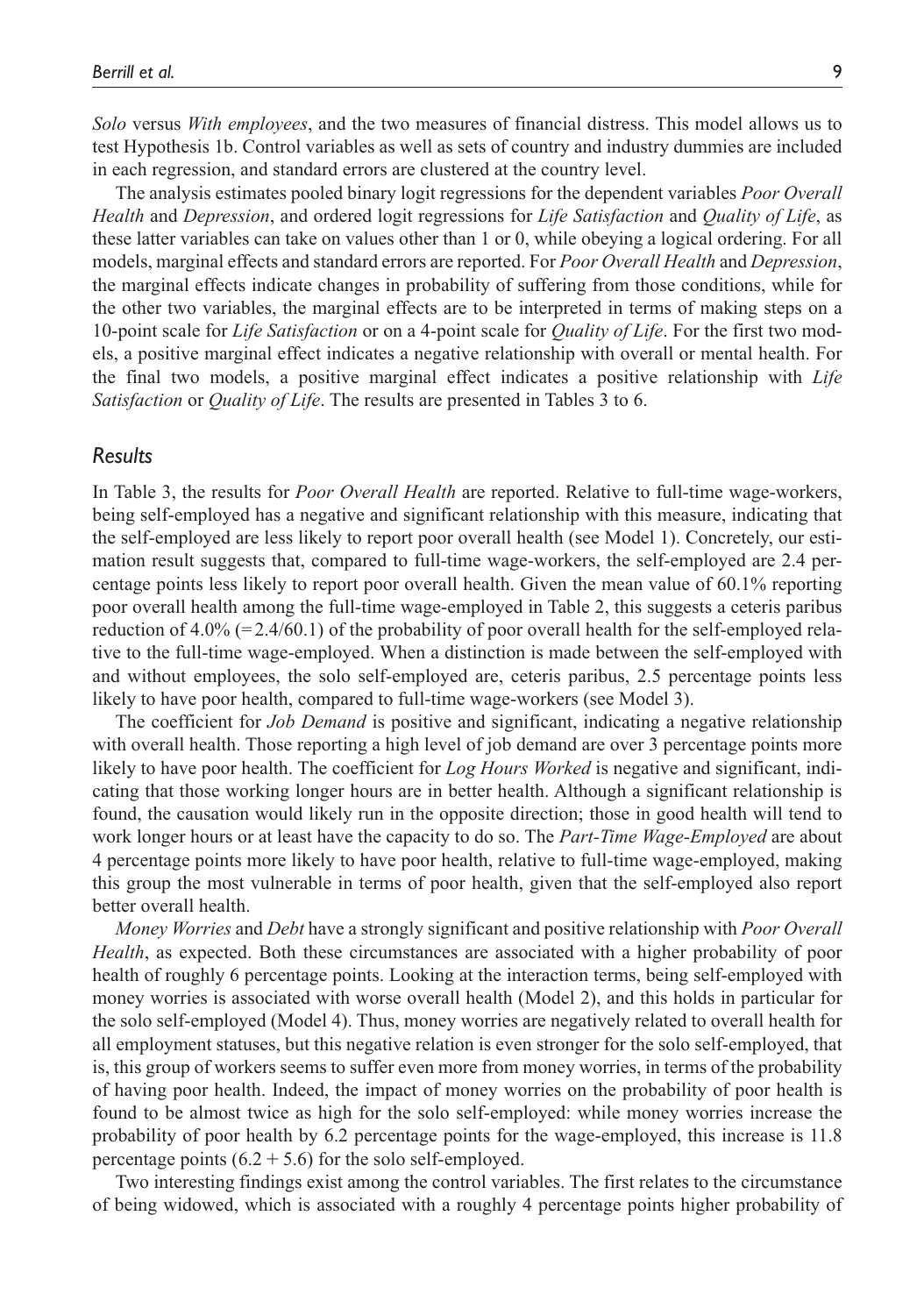|                                       | Model (1)                                                   | Model (2)          | Model (3)             | Model (4)                               |
|---------------------------------------|-------------------------------------------------------------|--------------------|-----------------------|-----------------------------------------|
| Employment variables                  |                                                             |                    |                       |                                         |
| Self-Employed                         | $-0.024$ (0.012) <sup>**</sup> $-0.037$ (0.02) <sup>*</sup> |                    |                       |                                         |
| Self-Employed With Employees          |                                                             |                    | $-0.021(0.017)$       | $-0.034(0.027)$                         |
| Solo Self-Employed                    |                                                             |                    | $-0.025(0.012)$ **    | $-0.045(0.021)$ **                      |
| Job Demand                            | $0.032$ $(0.011)$ ***                                       | $0.031(0.011)$ **  | $0.032(0.011)$ ***    | $0.032(0.011)$ **                       |
| (Lack of) Job Control                 | $-0.001(0.006)$                                             | $-0.004(0.006)$    | $-0.001(0.005)$       | 0(0.006)                                |
| Log Hours Worked                      | $-0.021(0.007)$ **                                          | $-0.02$ (0.008)**  |                       | $-0.021$ (0.007)*** $-0.022$ (0.007)*** |
| Part-Time Wage-Employed               | $0.037(0.017)$ **                                           | $0.043$ (0.023)*   | $0.037(0.016)$ **     | $0.043$ $(0.022)$ *                     |
| Financial health variables            |                                                             |                    |                       |                                         |
| Money Worries                         | $0.065(0.011)$ ***                                          | $0.064(0.011)$ *** | $0.066$ $(0.011)$ *** | $0.062$ (0.011)***                      |
| Debt                                  | $0.059$ (0.008)***                                          | $0.059(0.01)$ ***  | $0.059(0.008)$ ***    | $0.057(0.01)$ ***                       |
| Interaction terms                     |                                                             |                    |                       |                                         |
| Self-Employed $\times$ Money Worries  |                                                             | $0.025(0.013)*$    |                       |                                         |
| Self-Employed $\times$ Debt           |                                                             | $-0.004(0.019)$    |                       |                                         |
| With Employees $\times$ Money Worries |                                                             |                    |                       | $-0.003(0.017)$                         |
| With Employees $\times$ Debt          |                                                             |                    |                       | $-0.023(0.022)$                         |
| Solo × Money Worries                  |                                                             |                    |                       | $0.056$ $(0.018)$ ***                   |
| Solo $\times$ Debt                    |                                                             |                    |                       | 0.022(0.027)                            |
| Demographic controls                  |                                                             |                    |                       |                                         |
| Gender (Male)                         | $0.019(0.012)$ *                                            | 0.018(0.011)       | $0.019(0.012)$ *      | 0.019(0.012)                            |
| Age                                   | $0.035(0.013)$ ***                                          | $0.049(0.01)$ ***  | $0.035(0.013)$ **     | $0.035(0.012)$ **                       |
| Age-Squared                           | 0.000(0.000)                                                | $0.000(0.000)$ *** | 0.000(0.000)          | 0.000(0.000)                            |
| Education                             | $-0.003(0.002)$ *                                           | $-0.003(0.002)$ *  | $-0.003(0.002)*$      | $-0.003(0.002)$                         |
| <b>Divorced</b>                       | 0.009(0.013)                                                | 0.010(0.125)       | 0.009(0.013)          | 0.010(0.012)                            |
| <b>Never Married</b>                  | 0.011(0.014)                                                | 0.006(0.015)       | 0.011(0.014)          | 0.009(0.015)                            |
| Widowed                               | $0.039(0.02)$ **                                            | $0.036(0.022)*$    | $0.039(0.019)$ **     | $0.037(0.02)$ *                         |
| Children                              | $-0.006(0.004)$                                             | $-0.007(0.004)$ ** | $-0.006(0.004)$       | $-0.006(0.004)$ *                       |
| <b>Mother Alive</b>                   | $-0.03$ (0.008)***                                          | $-0.03$ (0.008)*** | $-0.03$ (0.008)***    | $-0.03$ (0.008)***                      |
| <b>Father Alive</b>                   | $-0.026(0.013)$ **                                          | $-0.027(0.013)$ ** | $-0.026$ (0.013)**    | $-0.026$ (0.013)**                      |
| Country dummies                       | <b>YES</b>                                                  | <b>YES</b>         | <b>YES</b>            | <b>YES</b>                              |
| Wave dummies                          | <b>YES</b>                                                  | <b>YES</b>         | <b>YES</b>            | <b>YES</b>                              |
| Industry dummies                      | <b>YES</b>                                                  | <b>YES</b>         | <b>YES</b>            | <b>YES</b>                              |
| No. of observations                   | 23,137                                                      | 23,137             | 23, 137               | 23,137                                  |
| Pseudo- $R^2$                         | .0354                                                       | .0396              | .0354                 | .0356                                   |

**Table 3.** Pooled logit regression results for poor overall health.

We list the results for four models using the same dependent variable, *Poor Overall Health*. The first and second models have *Self-Employed* as the main independent variable, without and with interaction terms; the third and fourth have *Self-Employed With Employees* and *Solo Self-Employed* as the main independent variables, without and with interaction terms. Marginal effects are reported. Standard errors are in parentheses and are clustered at the country level. \**p*<.10; \*\**p*<.05; \*\*\**p*<.01.

poor health; the second to the fact that one's father is still alive. As the sample consists of those 50 and over, this is not straightforward. The latter circumstance is associated with a 2.6 percentage points lower chance of having poor overall health.

Table 4 reports the results for our measure of mental health, *Depression*, while Tables 5 and 6 report the results for *Life Satisfaction* and *Quality of Life*.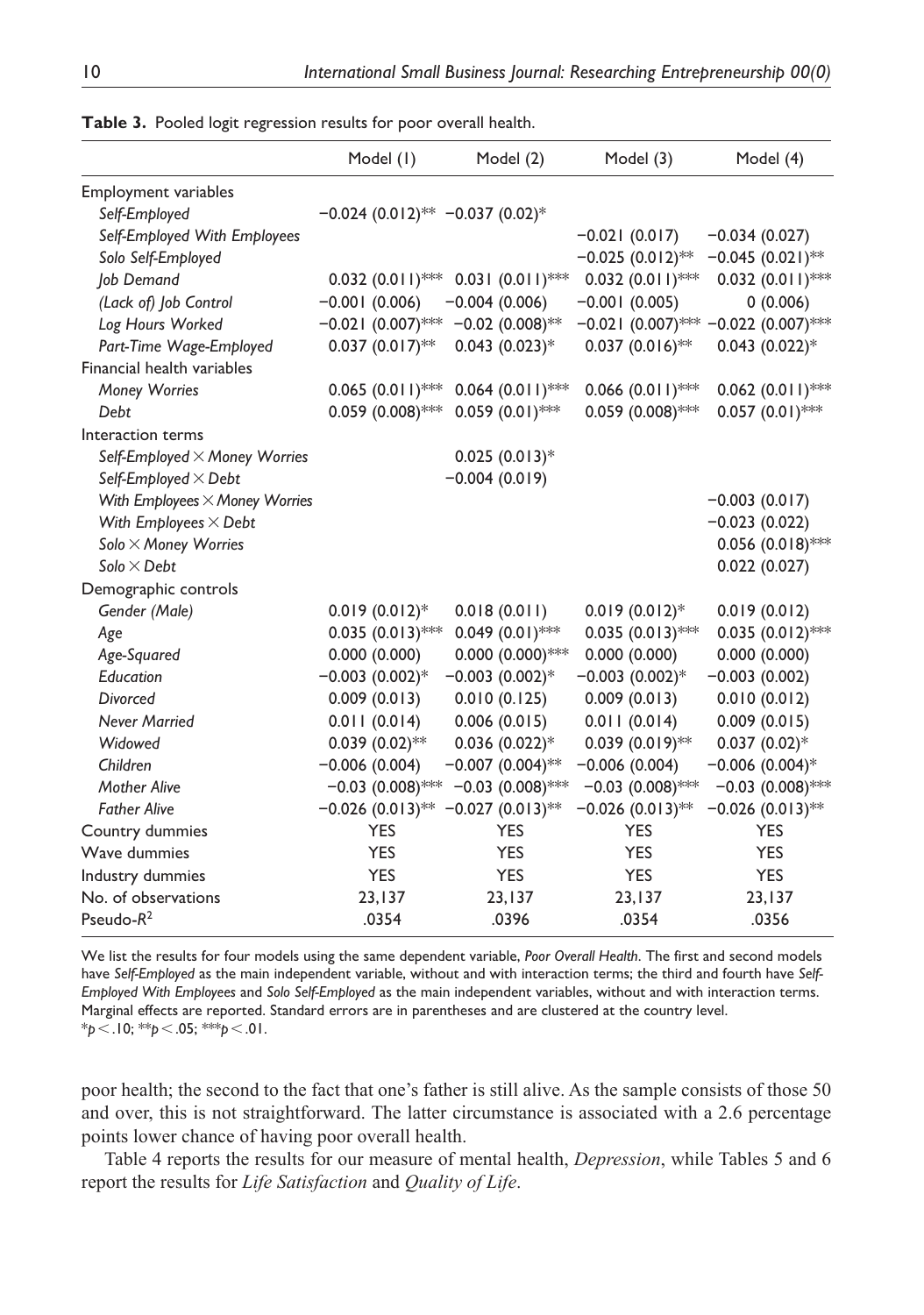|                                       | Model (1)                               | Model (2)                      | Model (3)             | Model (4)                             |
|---------------------------------------|-----------------------------------------|--------------------------------|-----------------------|---------------------------------------|
| Employment variables                  |                                         |                                |                       |                                       |
| Self-Employed                         | $-0.001(0.013)$                         | $-0.001(0.024)$                |                       |                                       |
| Self-Employed With Employees          |                                         |                                | 0.005(0.018)          | $-0.014(0.03)$                        |
| Solo Self-Employed                    |                                         |                                | $-0.005(0.015)$       | 0.011(0.029)                          |
| Job Demand                            | $0.05(0.01)$ **                         | $0.049(0.01)$ ***              | $0.049(0.01)$ ***     | $0.049(0.01)$ **                      |
| (Lack of) Job Control                 | $0.025(0.011)$ **                       | $0.025(0.011)$ **              | $0.025(0.011)$ **     | $0.025(0.011)$ **                     |
| Log Hours Worked                      | $-0.004(0.008)$                         | $-0.004(0.008)$                | $-0.004(0.009)$       | $-0.004(0.009)$                       |
| Part-Time Wage-Employed               | $0.035(0.014)$ **                       | $0.035(0.014)$ **              | $0.035(0.014)$ **     | $0.034(0.014)$ **                     |
| Financial health variables            |                                         |                                |                       |                                       |
| <b>Money Worries</b>                  | $0.098(0.009)$ ***                      | $0.098(0.01)$ ***              | $0.099$ $(0.009)$ *** | $0.098(0.01)$ ***                     |
| Debt                                  | $0.044 (0.013)$ **                      | $0.042$ $(0.013)$ ***          | $0.044 (0.013)$ ***   | $0.048(0.014)$ **                     |
| Interaction terms                     |                                         |                                |                       |                                       |
| Self-Employed $\times$ Money Worries  |                                         | 0.014(0.022)                   |                       |                                       |
| Self-Employed $\times$ Debt           |                                         | 0.001(0.025)                   |                       |                                       |
| With Employees $\times$ Money Worries |                                         |                                |                       | $0.048(0.025)*$                       |
| With Employees $\times$ Debt          |                                         |                                |                       | $-0.012(0.029)$                       |
| Solo × Money Worries                  |                                         |                                |                       | $-0.016(0.025)$                       |
| Solo $\times$ Debt                    |                                         |                                |                       | 0.012(0.038)                          |
| Demographic controls                  |                                         |                                |                       |                                       |
| Gender (Male)                         | $-0.123$ (0.014)*** $-0.122$ (0.014)*** |                                |                       | $-0.123$ (0.014)*** -0.123 (0.014)*** |
| Age                                   | $0.049(0.023)$ **                       | $0.049$ (0.023)**              | $0.049(0.023)$ **     | $0.049(0.023)$ **                     |
| Age-Squared                           | $-0.000(0.000)$ **                      | $-0.000(0.000)$ **             | $-0.000(0.000)$ **    | $-0.000(0.000)$ **                    |
| Education                             | $0.003$ $(0.002)*$                      | $0.003$ $(0.002)$ <sup>*</sup> | $0.003$ $(0.002)*$    | $-0.003(0.002)$ *                     |
| Divorced                              | $0.069$ (0.009)***                      | $0.069$ (0.009)***             | $0.069$ (0.009)***    | $0.069$ (0.009)***                    |
| <b>Never Married</b>                  | $0.038(0.015)$ **                       | $0.037(0.015)$ **              | $0.038(0.015)$ **     | $0.038(0.015)$ **                     |
| Widowed                               | $0.139(0.029)$ ***                      | $0.139(0.029)$ ***             | $0.139(0.029)$ ***    | $0.139(0.029)$ **                     |
| Children                              | 0.003(0.004)                            | 0.003(0.004)                   | 0.003(0.004)          | 0.003(0.004)                          |
| <b>Mother Alive</b>                   | $-0.019(0.009)*$                        | $-0.019(0.009)*$               | $-0.019(0.009)*$      | $-0.019(0.009)*$                      |
| <b>Father Alive</b>                   | (110.010)(0.011)                        | 0.010(0.011)                   | 0.010(0.011)          | $-0.010(0.011)$                       |
| Country dummies                       | <b>YES</b>                              | <b>YES</b>                     | <b>YES</b>            | <b>YES</b>                            |
| Wave dummies                          | <b>YES</b>                              | <b>YES</b>                     | <b>YES</b>            | <b>YES</b>                            |
| Industry dummies                      | <b>YES</b>                              | <b>YES</b>                     | <b>YES</b>            | <b>YES</b>                            |
| No. of observations                   | 18,963                                  | 18,963                         | 18,963                | 18,963                                |
| Pseudo- $R^2$                         | .0621                                   | .0601                          | .0615                 | .0601                                 |

|  | Table 4. Pooled logit regression results for depression. |  |
|--|----------------------------------------------------------|--|
|  |                                                          |  |

We list the results for four models using the same dependent variable, *Depression*. The first and second models have *Self-Employed* as the main independent variable, without and with interaction terms; the third and fourth have *Self-Employed With Employees* and *Solo Self-Employed* as the main independent variables, without and with interaction terms. Marginal effects are reported. Standard errors are in parentheses and are clustered at the country level. \**p*<.10; \*\**p*<.05; \*\*\**p*<.01.

An overview of the main regression results related to Hypotheses 1a and 1b for the four measures of well-being is presented in Table 7. For each measure, the table indicates whether the employment status variables, the financial health variables and interaction terms are significant at the 10% level or below and if so whether the coefficient is positive or negative. Again, for *Poor Overall Health* and *Depression* variables, a positive sign indicates worse overall or mental health, whereas for *Life Satisfaction* and *Quality of Life* variables, a positive sign indicates greater well-being.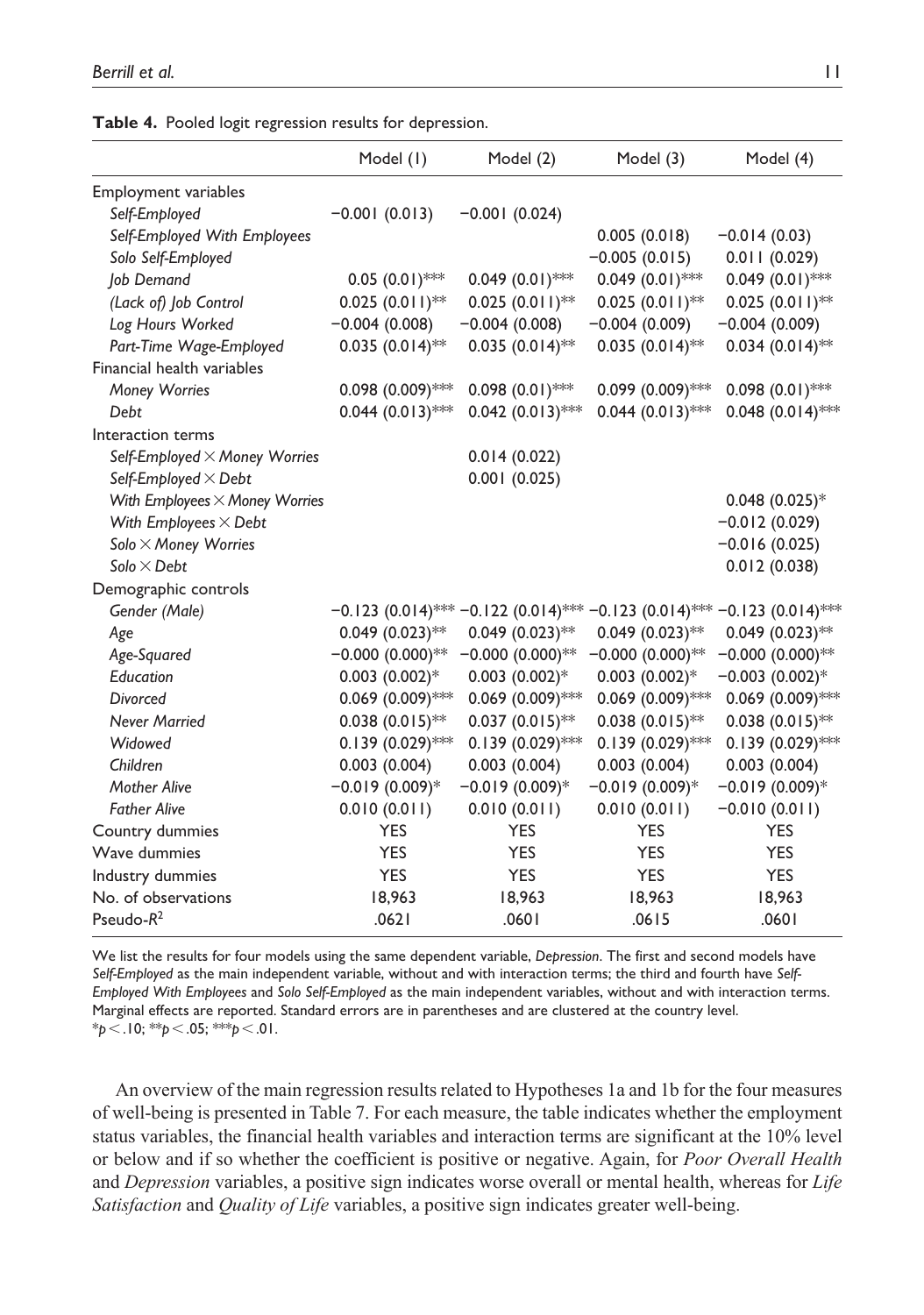|                                       | Model (1)             | Model (2)                               | Model (3)                               | Model (4)             |
|---------------------------------------|-----------------------|-----------------------------------------|-----------------------------------------|-----------------------|
| Employment variables                  |                       |                                         |                                         |                       |
| Self-Employed                         | $0.008$ $(0.004)$ **  | 0.002(0.008)                            |                                         |                       |
| Self-Employed With Employees          |                       |                                         | $0.009$ (0.004)**                       | 0.006(0.009)          |
| Solo Self-Employed                    |                       |                                         | 0.008(0.005)                            | $-0.002(0.012)$       |
| Job Demand                            | $-0.022$ (0.004)***   | $-0.022(0.004)$ **                      | $-0.022(0.004)$ ***                     | $-0.022(0.004)$ ***   |
| (Lack of) Job Control                 | $-0.02$ (0.004)***    | $-0.02$ (0.004)***                      | $-0.02$ (0.004)***                      | $-0.02$ (0.004)***    |
| Log Hours Worked                      | $0.012$ (0.004)***    | $0.012$ (0.004)***                      | $0.012$ (0.004)***                      | $0.012$ (0.004)***    |
| Part-Time Wage-Employed               | $-0.003(0.004)$       | 0.003(0.007)                            | $-0.003(0.004)$                         | 0.003(0.007)          |
| Financial health variables            |                       |                                         |                                         |                       |
| Money Worries                         |                       | $-0.092$ (0.008)*** $-0.088$ (0.008)*** | $-0.092$ (0.008)*** $-0.089$ (0.008)*** |                       |
| Debt                                  | $-0.003(0.004)$       | $-0.001(0.004)$                         | $-0.003(0.004)$                         | $-0.001(0.004)$       |
| Interaction terms                     |                       |                                         |                                         |                       |
| Self-Employed × Money Worries         |                       | $-0.007(0.009)$                         |                                         |                       |
| Self-Employed $\times$ Debt           |                       | $-0.018(0.01)$ *                        |                                         |                       |
| With Employees $\times$ Money Worries |                       |                                         |                                         | $-0.004(0.007)$       |
| With Employees $\times$ Debt          |                       |                                         |                                         | 0.01(0.013)           |
| Solo × Money Worries                  |                       |                                         |                                         | 0.006(0.012)          |
| Solo $\times$ Debt                    |                       |                                         |                                         | $-0.029(0.013)$ **    |
| Demographic controls                  |                       |                                         |                                         |                       |
| Gender (Male)                         | $-0.005(0.004)$       | $-0.005(0.004)$                         | $-0.005(0.004)$                         | $-0.005(0.004)$       |
| Age                                   | $-0.018(0.005)$ ***   | $-0.017(0.005)$ **                      | $-0.018(0.005)$ ***                     | $-0.018(0.005)$ ***   |
| Age-Squared                           | $0.000(0.000)$ ***    | $0.000(0.000)$ ***                      | $0.000(0.000)$ ***                      | $0.000(0.000)$ ***    |
| Education                             | $0.001$ $(0.000)$ *** | $0.001$ $(0.000)$ ***                   | $0.001$ $(0.000)$ ***                   | $0.001$ $(0.000)$ *** |
| Divorced                              | $-0.049(0.004)$ ***   | $-0.049(0.004)$ ***                     | $-0.049(0.004)$ ***                     | $-0.049(0.004)$ ***   |
| <b>Never Married</b>                  | $-0.037(0.005)$ ***   | $-0.037(0.005)$ **                      | $-0.037(0.005)$ **                      | $-0.037(0.005)$ ***   |
| Widowed                               | $-0.059$ (0.005)***   | $-0.059(0.005)$ ***                     | $-0.059(0.005)$ **                      | $-0.059(0.005)$ ***   |
| Children                              | $0.008$ $(0.002)$ *** | $0.008$ $(0.002)$ ***                   | $0.008$ $(0.002)$ ***                   | $0.008$ $(0.002)$ *** |
| <b>Mother Alive</b>                   | 0.002(0.003)          | 0.002(0.003)                            | 0.002(0.003)                            | 0.002(0.003)          |
| <b>Father Alive</b>                   | 0.004(0.004)          | 0.004(0.004)                            | 0.004(0.004)                            | 0.004(0.004)          |
| Country dummies                       | <b>YES</b>            | <b>YES</b>                              | <b>YES</b>                              | <b>YES</b>            |
| Wave dummies                          | <b>YES</b>            | <b>YES</b>                              | <b>YES</b>                              | <b>YES</b>            |
| Industry dummies                      | <b>YES</b>            | <b>YES</b>                              | <b>YES</b>                              | <b>YES</b>            |
| No. of observations                   | 22,985                | 22,985                                  | 22,985                                  | 22,985                |
| Pseudo- $R^2$                         | .0572                 | .0573                                   | .0572                                   | .0573                 |

**Table 5.** Ordered logit regression results for life satisfaction.

We list the results for four models using the same dependent variable, *Life Satisfaction*. The first and second models have *Self-Employed* as the main independent variable, without and with interaction terms; the third and fourth have *Self-Employed With Employees* and *Solo Self-Employed* as the main independent variables, without and with interaction terms. Marginal effects are reported. Standard errors are in parentheses and are clustered at the country level. \**p*<.10; \*\**p*<.05; \*\*\**p*<.01.

The self-employed and in particular the solo self-employed are found to have better overall health than the full-time wage-employed. For *Depression*, there is little difference by employment type. For *Life Satisfaction* and *Quality of Life*, the self-employed and the self-employed with employees are happier than the wage-employed, but there is no significant difference between the solo self-employed and the reference category, full-time wage-employed. Having money worries is bad for overall health, mental health, life satisfaction and quality of life while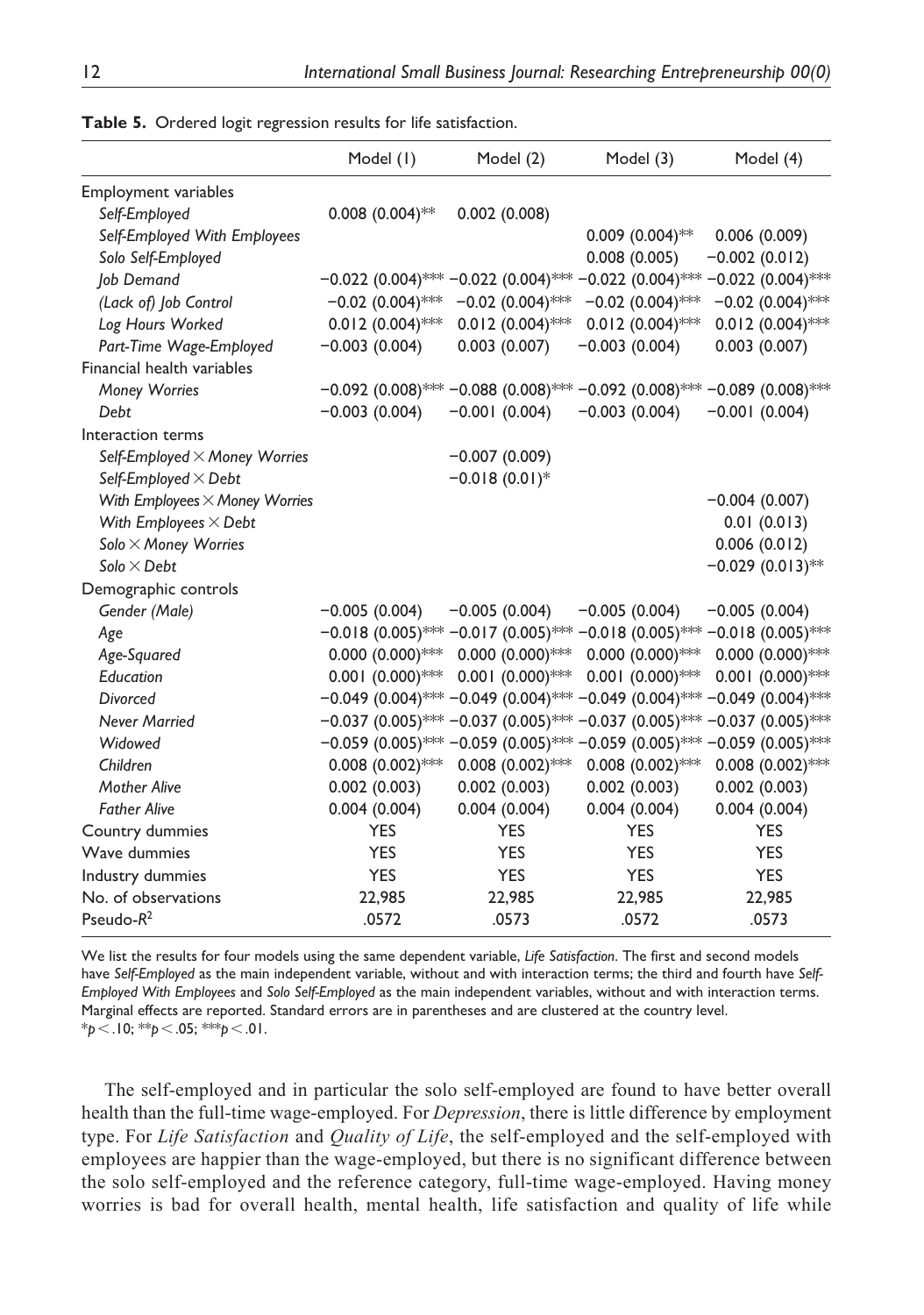|                                       | Model (1)          | Model (2)                                                                                                                   | Model (3)             | Model (4)                               |
|---------------------------------------|--------------------|-----------------------------------------------------------------------------------------------------------------------------|-----------------------|-----------------------------------------|
| Employment variables                  |                    |                                                                                                                             |                       |                                         |
| Self-Employed                         | $0.016(0.008)$ **  | 0.029(0.021)                                                                                                                |                       |                                         |
| Self-Employed With Employees          |                    |                                                                                                                             | $0.03$ $(0.013)$ **   | $0.058(0.028)$ **                       |
| Solo Self-Employed                    |                    |                                                                                                                             | 0.004(0.012)          | 0.001(0.027)                            |
| Job Demand                            | $-0.021(0.01)$ **  | $-0.021(0.009)$ **                                                                                                          | $-0.021(0.009)$ **    | $-0.021(0.009)$ **                      |
| (Lack of) Job Control                 | $-0.037(0.016)$ ** | $-0.037(0.15)$ **                                                                                                           | $-0.037(0.016)$ **    | $-0.038(0.016)$ **                      |
| Log Hours Worked                      | $0.016(0.008)$ **  | $0.016(0.007)$ **                                                                                                           | $0.014(0.008)*$       | $0.014(0.008)$ **                       |
| Part-Time Wage-Employed               | $-0.025(0.014)$ *  | $-0.024(0.014)$ *                                                                                                           | $-0.026(0.014)$ *     | $-0.025(0.014)$ *                       |
| Financial health variables            |                    |                                                                                                                             |                       |                                         |
| Money Worries                         |                    | $-0.114$ (0.012)*** $-0.107$ (0.012)*** $-0.113$ (0.012)*** $-0.107$ (0.014)***                                             |                       |                                         |
| Debt                                  |                    | $-0.024$ (0.009) <sup>**</sup> $-0.021$ (0.011) <sup>**</sup> $-0.024$ (0.009) <sup>**</sup> $-0.021$ (0.011) <sup>**</sup> |                       |                                         |
| Interaction terms                     |                    |                                                                                                                             |                       |                                         |
| Self-Employed × Money Worries         |                    | $-0.041(0.021)$ **                                                                                                          |                       |                                         |
| Self-Employed $\times$ Debt           |                    | $-0.014(0.021)$                                                                                                             |                       |                                         |
| With Employees $\times$ Money Worries |                    |                                                                                                                             |                       | $-0.048(0.024)$ **                      |
| With Employees $\times$ Debt          |                    |                                                                                                                             |                       | 0.036(0.03)                             |
| Solo × Money Worries                  |                    |                                                                                                                             |                       | $-0.028(0.028)$                         |
| $Solo \times Debt$                    |                    |                                                                                                                             |                       | $-0.010(0.028)$                         |
| Demographic controls                  |                    |                                                                                                                             |                       |                                         |
| Gender (Male)                         | $-0.021(0.013)$    | $-0.021(0.013)$                                                                                                             | $-0.021(0.013)$       | $-0.021(0.013)$                         |
| Age                                   | $-0.007(0.014)$    | $-0.006(0.014)$                                                                                                             | $-0.006(0.014)$       | $-0.007(0.014)$                         |
| Age-Squared                           | 0.000(0.000)       | 0.000(0.000)                                                                                                                | 0.000(0.000)          | 0.000(0.000)                            |
| Education                             | $0.006(0.001)$ *** | $0.006(0.001)$ ***                                                                                                          | $0.006$ $(0.001)$ *** | $0.006(0.001)$ ***                      |
| <b>Divorced</b>                       |                    | $-0.154$ (0.018)*** $-0.154$ (0.018)***                                                                                     |                       | $-0.153(0.018)$ *** $-0.154(0.018)$ *** |
| Never Married                         |                    | $-0.116$ (0.015)*** $-0.116$ (0.015)*** $-0.116$ (0.015)*** $-0.116$ (0.015)***                                             |                       |                                         |
| Widowed                               |                    | $-0.096$ (0.021)*** $-0.095$ (0.021)*** $-0.096$ (0.021)*** $-0.095$ (0.021)***                                             |                       |                                         |
| Children                              | $0.016(0.004)$ *** | $0.016$ (0.004)***                                                                                                          | $0.016(0.004)$ ***    | $0.016(0.004)$ ***                      |
| <b>Mother Alive</b>                   | 0.007(0.009)       | 0.007(0.009)                                                                                                                | 0.007(0.009)          | 0.007(0.009)                            |
| <b>Father Alive</b>                   | $-0.007(0.009)$    | $-0.007(0.009)$                                                                                                             | $-0.007(0.009)$       | $-0.007(0.009)$                         |
| Country dummies                       | <b>YES</b>         | <b>YES</b>                                                                                                                  | <b>YES</b>            | <b>YES</b>                              |
| Wave dummies                          | <b>YES</b>         | <b>YES</b>                                                                                                                  | <b>YES</b>            | <b>YES</b>                              |
| Industry dummies                      | <b>YES</b>         | <b>YES</b>                                                                                                                  | <b>YES</b>            | <b>YES</b>                              |
| No. of observations                   | 22,979             | 22,979                                                                                                                      | 22,979                | 22,979                                  |
| Pseudo- $R^2$                         | .0496              | .0500                                                                                                                       | .0496                 | .0501                                   |

**Table 6.** Ordered logit regression results for quality of life.

We list the results for four models using the same dependent variable, *Quality of Life*. The first and second models have *Self-Employed* as the main independent variable, without and with interaction terms; the third and fourth have *Self-Employed With Employees* and *Solo Self-Employed* as the main independent variables, without and with interaction terms. Marginal effects are reported. Standard errors are in parentheses and are clustered at the country level. \**p*<.10; \*\**p*<.05; \*\*\**p*<.01.

having debts is bad for three out of these four well-being measures, life satisfaction being the exception.

Regarding the interaction terms, being self-employed with money worries has a positive association with *Poor Overall Health*, in particular for the solo self-employed. Moreover, having money worries and being self-employed with employees have a positive association with *Depression*. Having debt or money worries while being self-employed is associated with lower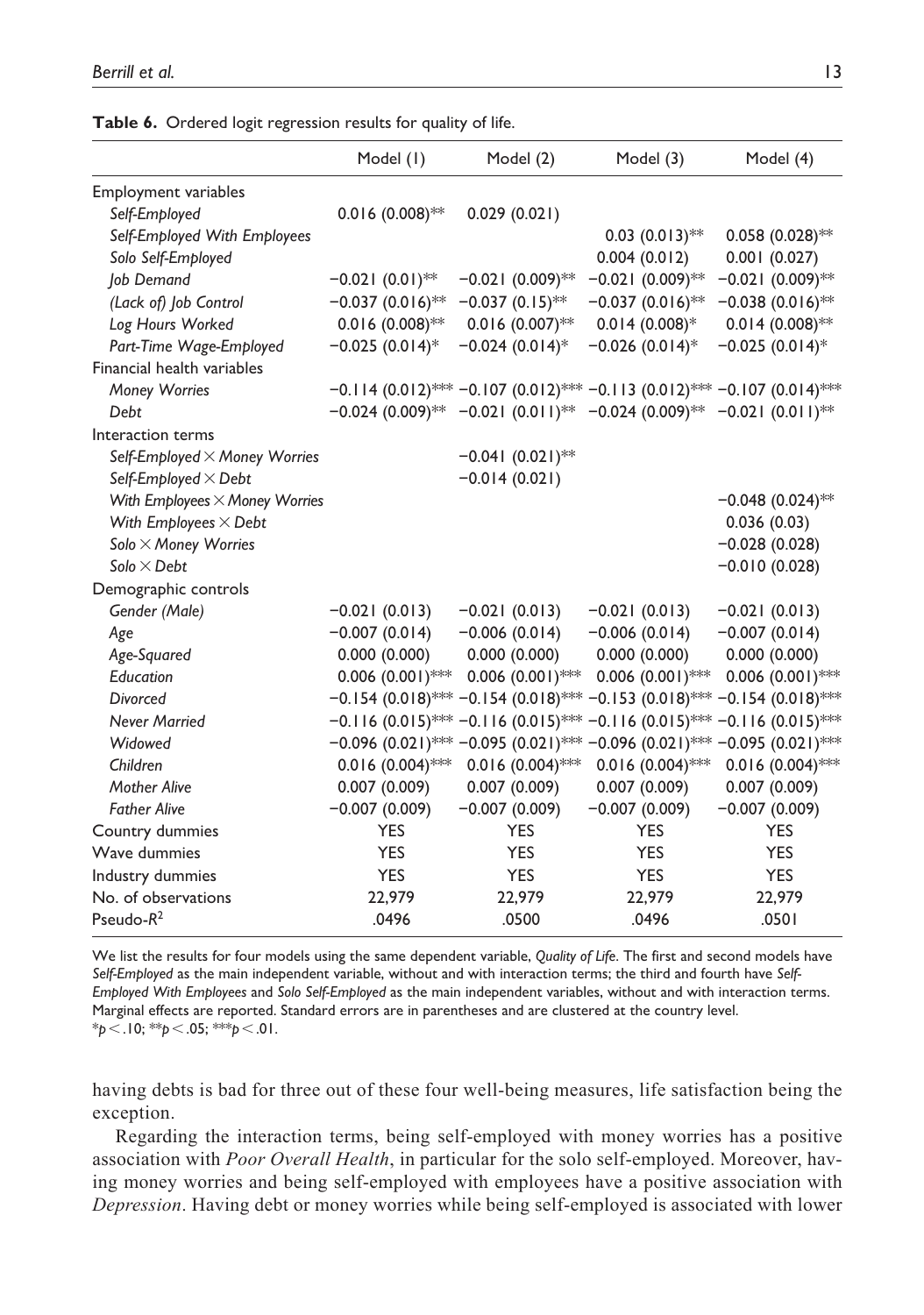| í         |
|-----------|
| ulku      |
| ō         |
| ,<br>m ow |
|           |
|           |

|                                                                                                                                                                                                                                                                                                                                                                                                                                                                                                                                                                                                                                                                                                                                                                                                                                                                                                                           |                       | Employment status variables                                           |                                            |   | Financial health variables |                                                |                            | Interaction terms                                                     |                           |                              |                           |
|---------------------------------------------------------------------------------------------------------------------------------------------------------------------------------------------------------------------------------------------------------------------------------------------------------------------------------------------------------------------------------------------------------------------------------------------------------------------------------------------------------------------------------------------------------------------------------------------------------------------------------------------------------------------------------------------------------------------------------------------------------------------------------------------------------------------------------------------------------------------------------------------------------------------------|-----------------------|-----------------------------------------------------------------------|--------------------------------------------|---|----------------------------|------------------------------------------------|----------------------------|-----------------------------------------------------------------------|---------------------------|------------------------------|---------------------------|
|                                                                                                                                                                                                                                                                                                                                                                                                                                                                                                                                                                                                                                                                                                                                                                                                                                                                                                                           | Employed <sup>a</sup> | Self- Self-Employed Solo Self-Money<br>Employees <sup>b</sup><br>With | Employed <sup>b</sup> Worries <sup>a</sup> |   | Debt <sup>a</sup>          | Self-Employed<br>Worries <sup>c</sup><br>Money | Self-<br>Debt <sup>c</sup> | Employed Money Worries <sup>d</sup> Employees Money<br>With Employees | Debt <sup>d</sup><br>With | Worries <sup>d</sup><br>Solo | Debt <sup>d</sup><br>Solo |
| Poor Overall Health                                                                                                                                                                                                                                                                                                                                                                                                                                                                                                                                                                                                                                                                                                                                                                                                                                                                                                       |                       | n.s.                                                                  |                                            |   |                            |                                                | n.s.                       | n.s.                                                                  | ς.                        |                              | n.s.                      |
| Depression                                                                                                                                                                                                                                                                                                                                                                                                                                                                                                                                                                                                                                                                                                                                                                                                                                                                                                                | s<br>⊂                | n.s.                                                                  | n.s.                                       |   |                            | n.s.                                           | n.s.                       |                                                                       | n.s.                      | n.s.                         | ς.                        |
| Life Satisfaction                                                                                                                                                                                                                                                                                                                                                                                                                                                                                                                                                                                                                                                                                                                                                                                                                                                                                                         |                       |                                                                       | n.s.                                       | I | n.s.                       | n.s.                                           |                            | n.s.                                                                  | n.s.                      | n.s.                         | I                         |
| Quality of Life                                                                                                                                                                                                                                                                                                                                                                                                                                                                                                                                                                                                                                                                                                                                                                                                                                                                                                           |                       |                                                                       | n.s.                                       |   |                            | I                                              | n.s.                       |                                                                       | n.s.                      | n.s.                         | n.s.                      |
| Depression variables, a positive sign indicates worse health and a negative sign indicates better health. For our Life Satisfaction and Quality of Life variables, a positive sign indicates<br>This table summarises our main findings, highlighting the number of significant results, at the 10% significance level or below, for each variable and interaction term. + indicates<br>a positive relationship at the 10% level or below, – indicates a negative relationship at the 10% level or below and n.s. indicates not significant. For our Poor Overall Health and<br>greater well-being. For example, the self-employed have better overall health and higher levels of Life Sotisfoction and Quality of Life, compared to the wage-employed.<br>Based on Model (3) in Tables 3 to 6.<br>Based on Model (4) in Tables 3 to 6.<br>"Based on Model (1) in Tables 3 to 6.<br>Based on Model (2) in Tables 3 to 6. |                       |                                                                       |                                            |   |                            |                                                |                            |                                                                       |                           |                              |                           |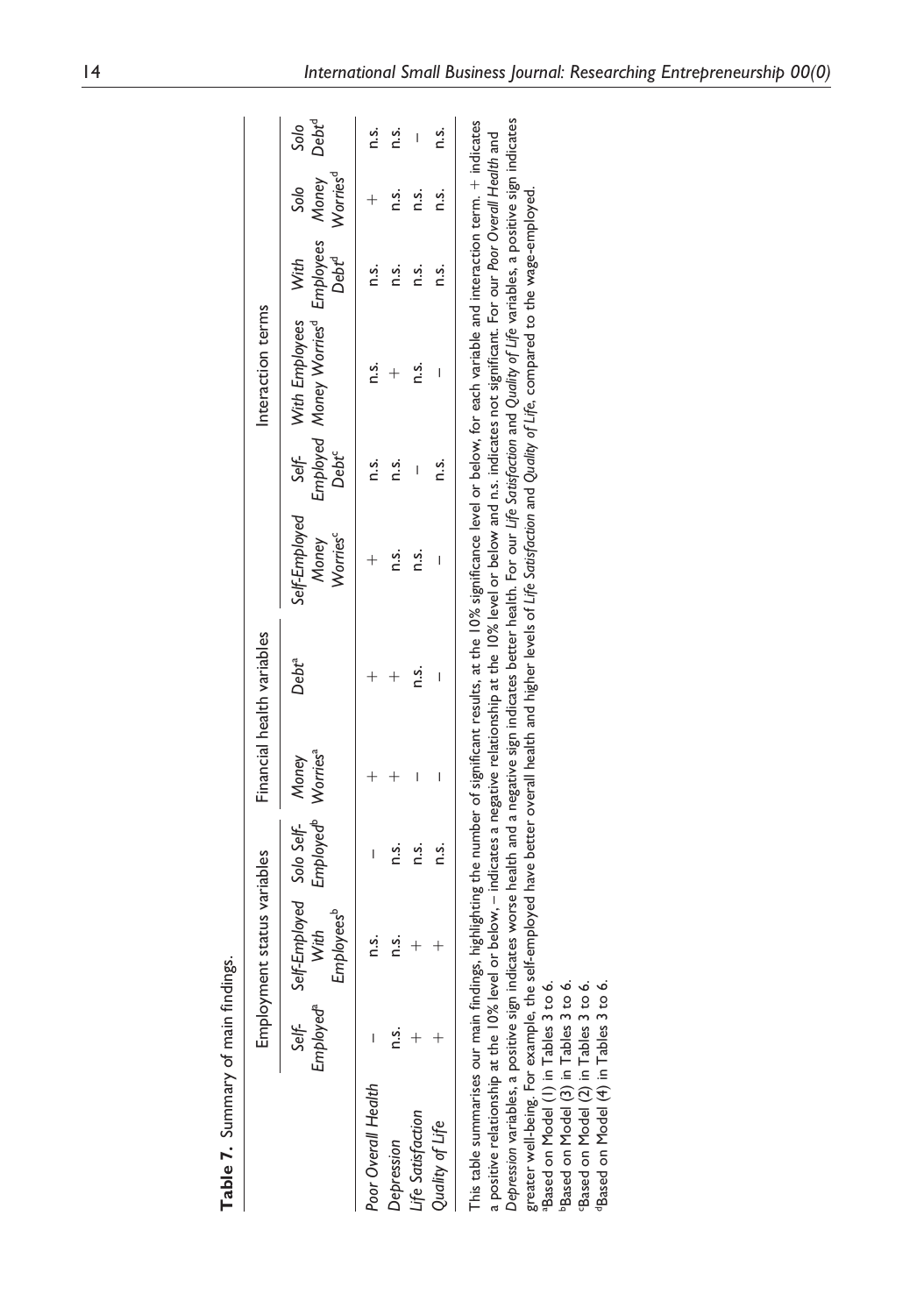levels of *Life Satisfaction* and *Quality of Life*, while being solo self-employed with debt and having money worries with employees reduce the incidence of high scores for these variables.

Given the exploratory nature of our empirical analysis, we are not in the position to offer theoretical explanations for the difference in results for our measures of financial distress but we do note that, where significant, the coefficients were in the expected direction. On balance, findings support Hypothesis 1a, the negative impact of financial distress on well-being<sup>2</sup> is exacerbated for the self-employed relative to the wage-employed.<sup>3</sup> We further investigated whether the negative relationship between financial distress and well-being was more pronounced for the self-employed with employees than for the solo self-employed. Hypothesis 1b is supported by the findings for *Depression* and *Quality of Life* in the sense that the interaction term for 'With Employees' is significant in the expected direction, and the interaction term for 'Solo' is not significant.<sup>4</sup> In contrast, for *Poor Overall Health* and *Life Satisfaction*, estimation results suggest that the negative wellbeing effects of financial distress may be stronger for the solo self-employed. Overall, our results suggest that Hypothesis 1b is not supported.

Finally, Tables 3 to 6 also show that a job that is demanding or over which a worker feels they have little control has a negative association with almost all of the dependent variables, while hours worked has a positive association. Age is generally negatively associated with all measures of well-being, but at a decreasing rate, while being married, having children, having more years of education and having parents alive are positively associated with well-being, where significant. Gender is only significant for *Depression*, with men reporting a 12 percentage points lower probability of suffering from depression (see Table 4). Two other remarkable findings from Table 4 are that money worries (+10 percentage points) and being widowed (+14 percentage points) are relatively strongly associated with the probability of suffering from depression.

#### **Discussion**

Binder (2018) outlines the importance of considering subjective well-being in policy creation for the self-employed suggesting that policies should focus not only on objective economic factors such as income and job creation but also on subjective factors. These include issues such as confidence, stress and worries, which also contribute to the overall well-being of the selfemployed. In addition to using such objective and subjective measures of well-being, we also use measures for financial distress finding that this construct and well-being are strongly linked. Our results suggest these links are even stronger for the self-employed. Hence, policies focusing on the self-employed should not only consider their economic situation but should do this in tandem with their broader well-being in terms of health and happiness (Binder, 2018). This issue is topical in light of the current COVID-19 pandemic crisis. Governments on a global scale face a trade-off between the direct health consequences for the population at large and economic damage (McKee and Stuckler, 2020). However, over time, there will not only be a trade-off between direct health damage, for example, the number of citizens infected by the virus and economic damage, but the second-order health consequences should also be taken into consideration. In particular, those who are not directly affected by the virus may still suffer serious health damage as a result of heavy financial distress arising from the measures taken to fight its spread, leading to the threat of unemployment or forced business closure. We help to inform these difficult decisions as it investigates whether the negative health consequences of financial distress differ between wage-workers and entrepreneurs.

A limitation of our work is that it is cross-sectional in nature. Given the exploratory nature of our analysis, contributing to the limited research in this area (Wiklund et al., 2019), we have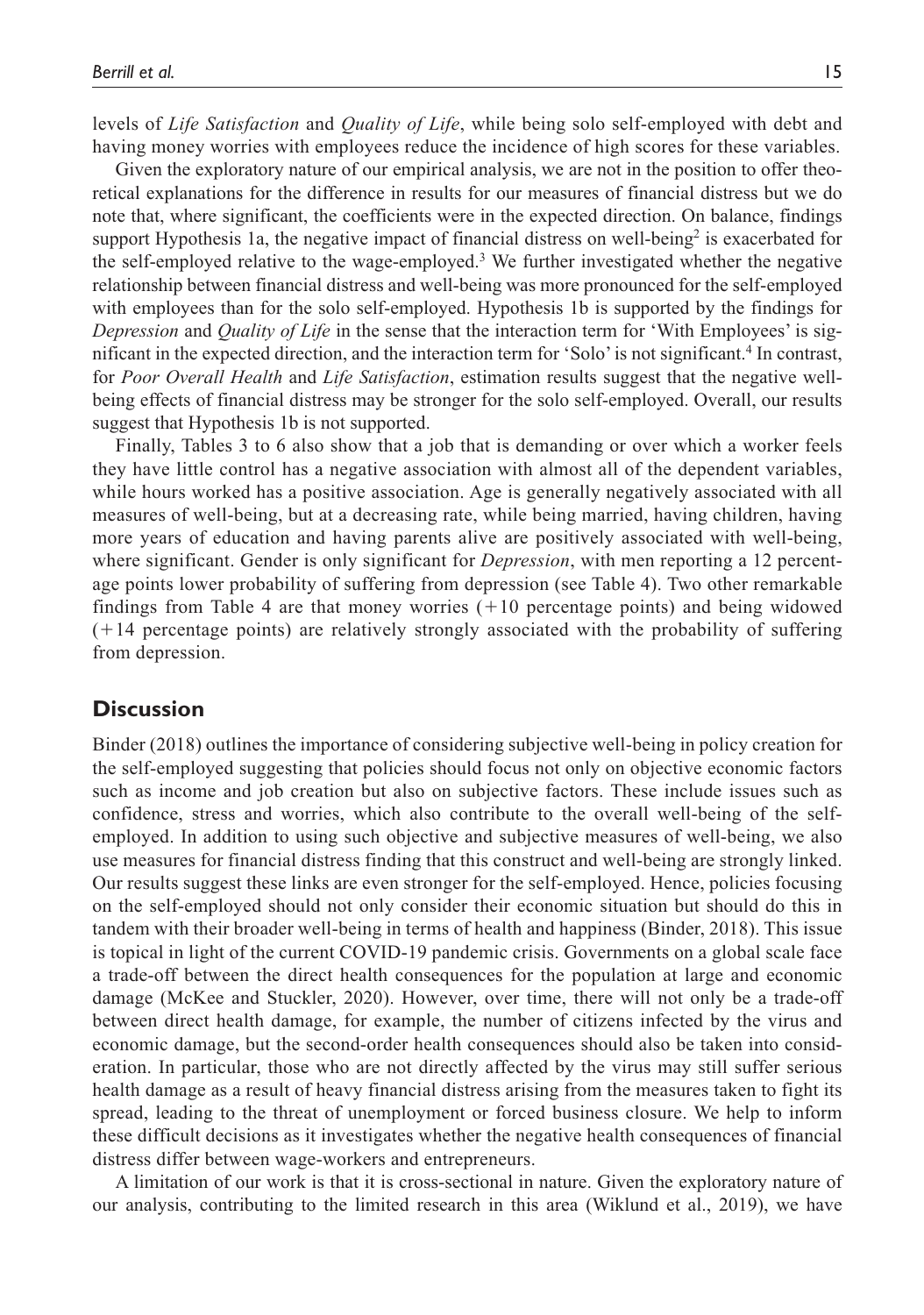established new statistical associations between employment status, well-being and financial health. To this end, we confirm self-employment is more precarious than wage-employment, in terms of the share of those within each employment status category who experience financial distress and also in terms of the well-being consequences of this distress. A future area of work would be to investigate this relationship over time exploring the long-term consequences of financial distress for the self-employed. Another avenue of research would be to analyse the impact of the social security measures provided during the current crisis on the perceived and actual financial distress experienced by the self-employed and the impact on well-being. Qualitative research may provide further insights in this regard. Findings from this study could be used to inform future policy on the social protection provided for self-employed workers. A final direction for future research would be to investigate whether and how hybrid self-employment – that is, self-employment as a secondary job next to a main job in wage-employment – relieves financial distress and the well-being consequences of financial distress (Boegenhold, 2019).

# **Conclusion**

This article investigated whether the well-being consequences of financial distress differed between the wage-employed and self-employed, and within the latter group, between solo selfemployed and employer entrepreneurs. This question was tested by considering whether money worries or debt had more severe negative consequences for well-being for the self-employed than for the wage-employed. Results were not uniformly significant, but overall, they were consistently in the direction of self-employed workers suffering more severe negative well-being consequences from financial distress, compared to full-time wage-workers. In particular, financial distress had a greater negative association with overall health and life satisfaction for the solo self-employed compared to wage-workers, while the negative association with mental health and quality of life was found to be most pronounced for the self-employed with employees. These results should be of major importance for policy makers as we confirm earlier findings by Boegenhold and Klinglmair (2015) and Fachinger and Frankus (2017) showing that a greater share of self-employed may be considered precarious in terms of having money worries. This holds particularly for the solo self-employed.

#### **Funding**

The author(s) received no financial support for the research, authorship, and/or publication of this article.

#### **ORCID iDs**

Jenny Berrill **D** <https://orcid.org/0000-0002-3098-8158> André van Stel **in** <https://orcid.org/0000-0003-4512-654X>

#### **Notes**

- 1. Austria, Belgium, Switzerland, Germany, Denmark, Spain, France, Greece, Italy, Netherlands, Sweden and Israel participated from Wave 1 onwards; Czech Republic, Ireland and Poland joined in Wave 2; Estonia, Hungary, Portugal and Slovenia joined in Wave 4; Luxembourg in Wave 5 and Croatia in Wave 6.
- 2. That the general relationship between financial distress and well-being is negative was found in seven out of eight cases in the second panel of Table 7 (financial health variables), while the remaining case was not significant (i.e. the relationship between debt and life satisfaction).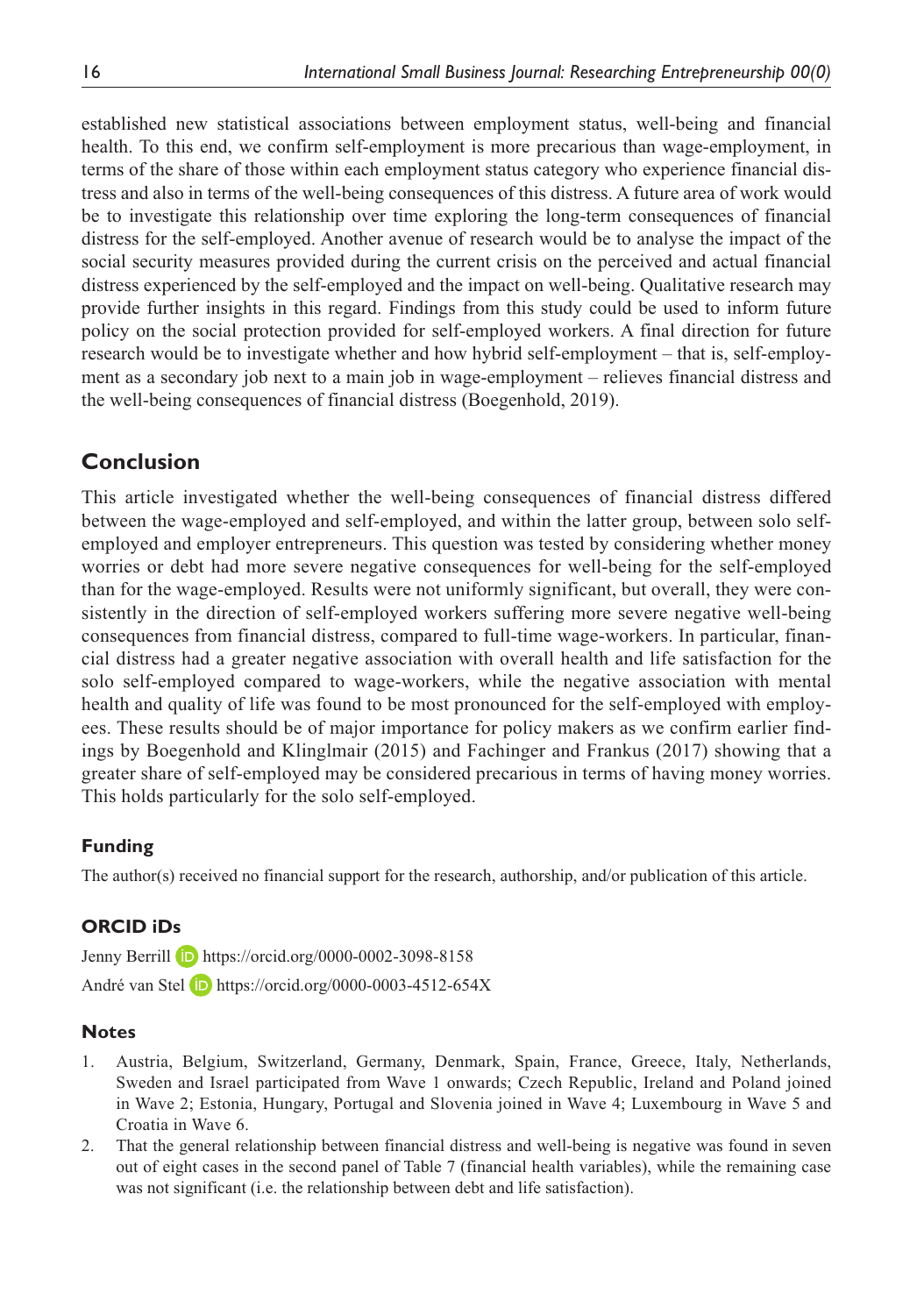- 3. To be precise, Hypothesis 1a is confirmed for three out of eight cases in the first two columns of the third panel of Table 7 (interaction terms) while the other five cases are not significant.
- 4. This particular result holds only for *Money Worries*, not for *Debt*.

## **References**

- Aittomäki A, Martikainen P, Laaksonen M, et al. (2010) The associations of household wealth and income with self-rated health – A study on economic advantage in middle-aged Finnish men and women. *Social Science & Medicine* 71(5): 1018–1026.
- Andersén J (2017) What about the employees in entrepreneurial firms? A multi-level analysis of the relationship between entrepreneurial orientation, role ambiguity, and social support. *International Small Business Journal* 35(8): 969–990.
- Annink A, Gorgievski M and Den Dulk L (2016) Financial hardship and well-being: A cross-national comparison among the European self-employed. *European Journal of Work and Organizational Psychology* 25(5): 645–657.
- Ariza-Montes A, Arjona-Fuentes JM, Han H, et al. (2018) Work environment and well-being of different occupational groups in hospitality: Job Demand–Control–Support model. *International Journal of Hospitality Management* 73: 1–11.
- Baron RA, Franklin RJ and Hmieleski KM (2016) Why entrepreneurs often experience low, not high, levels of stress: The joint effects of selection and psychological capital. *Journal of Management* 42(3): 742–768.
- Benach J, Vives A, Amable M, et al. (2014) Precarious employment: Understanding an emerging social determinant of health. *Annual Review of Public Health* 35: 229–253.
- Benz M and Frey BS (2008) The value of doing what you like: Evidence from the self-employed in 23 countries. *Journal of Economic Behavior and Organization* 68(3–4): 445–455.
- Binder M (2018) *The Way to Wellbeing: A Multidimensional Strategy for Improving Wellbeing of the Self-Employed*. London: Centre for Research on Self-Employment.
- Boegenhold D (2019) Are hybrids the new normal? A labour market perspective on hybrid self-employment. *International Review of Entrepreneurship* 17(4): 429–448.
- Boegenhold D and Fachinger U (2012) How diverse is entrepreneurship? Observations on the social heterogeneity of self-employment in Germany. In: Bonnet J, Dejardin M and Madrid-Guijarro A (eds) *The Shift to the Entrepreneurial Society: A Built Economy in Education, Sustainability and Regulation*. Cheltenham: Edward Elgar Publishing Limited, pp.227–241.
- Boegenhold D and Klinglmair A (2015) Micro-entrepreneurship: Tendency towards precarious work? Empirical findings for Austria. *Athens Journal of Business & Economics* 1(2): 107–121.
- Boersch-Supan A (2017) Survey of Health, Ageing and Retirement in Europe (SHARE), Wave 6 (release version: 6.0.0. SHARE-ERIC). Available at: [http://www.share-project.org/fileadmin/pdf\\_documentation/](http://www.share-project.org/fileadmin/pdf_documentation/MFRB_SHARE_Wave_6_Panel_innovation/2017-01-17_SHARE-WAVE-6_E-Vers.pdf) [MFRB\\_SHARE\\_Wave\\_6\\_Panel\\_innovation/2017-01-17\\_SHARE-WAVE-6\\_E-Vers.pdf](http://www.share-project.org/fileadmin/pdf_documentation/MFRB_SHARE_Wave_6_Panel_innovation/2017-01-17_SHARE-WAVE-6_E-Vers.pdf)
- Boersch-Supan A, Brandt M, Hunkler C, et al. (2013) Data resource profile: The Survey of Health, Ageing and Retirement in Europe (SHARE). *International Journal of Epidemiology* 42(4): 992–1001.
- Broadway B and Haisken-DeNew JP (2019) Keep calm and consume? Subjective uncertainty and precautionary savings. *Journal of Economics and Finance* 43(3): 481–505.
- Buffel V, Missinne S and Bracke P (2017) The social norm of unemployment in relation to mental health and medical care use: The role of regional unemployment levels and of displaced workers. *Work, Employment and Society* 31(3): 501–521.
- Burke AE (2011) The entrepreneurship enabling role of freelancers Theory with evidence from the construction industry. *International Review of Entrepreneurship* 9(3): 131–158.
- Carrieri V and Jones AM (2017) The income–health relationship 'beyond the mean': New evidence from biomarkers. *Health Economics* 26(7): 937–956.
- Carter KN, Blakely T, Collings S, et al. (2009) What is the association between wealth and mental health? *Journal of Epidemiology and Community Health* 63(3): 221–226.
- Cieslik J and Dvoulety O (2019) Segmentation of the population of the solo self-employed. *International Review of Entrepreneurship* 17(3): 281–304.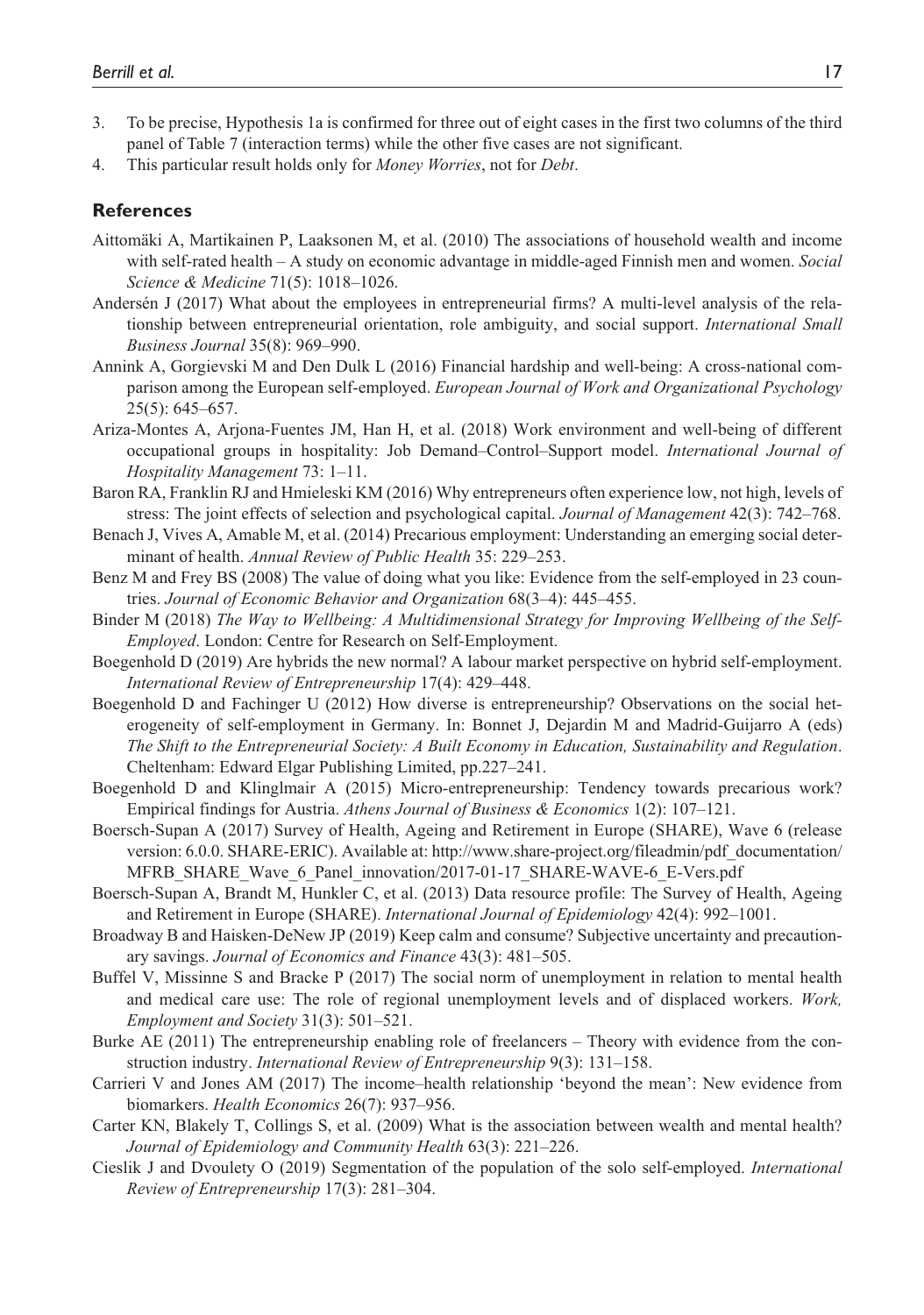- Clayton M, Liñares-Zegarra J and Wilson JO (2015) Does debt affect health? Cross country evidence on the debt-health nexus. *Social Science & Medicine* 130: 51–58.
- Coad A (2014) Death is not a success: Reflections on business exit. *International Small Business Journal* 32(7): 721–732.
- Corner PD, Singh S and Pavlovich K (2017) Entrepreneurial resilience and venture failure. *International Small Business Journal* 35(6): 687–708.

CRSE (2017) *The True Diversity of Self-Employment*. London: Centre for Research on Self-Employment.

- D'Ambrosio C, Jäntti M and Lepinteur A (2020) Money and happiness: Income, wealth and subjective wellbeing. *Social Indicators Research* 148(1): 47–66.
- Fachinger U and Frankus A (2017) Self-employed people and pension: Is old age poverty the inevitable dark side of an entrepreneurial society? In: Bonnet J, Dejardin M and García-Pérez-de-Lema D (eds) *Exploring the Entrepreneurial Society: Institutions, Behaviors and Outcomes*. Cheltenham; Northampton, MA: Edward Elgar Publishing Limited, pp.245–256.
- Ferrer-i-Carbonell A (2005) Income and well-being: An empirical analysis of the comparison income effect. *Journal of Public Economics* 89(5): 997–1019.
- Halvarsson D, Korpi M and Wennberg K (2018) Entrepreneurship and income inequality. *Journal of Economic Behavior and Organization* 145: 275–293.
- Hatak I and Snellman K (2017) The influence of anticipated regret on business start-up behaviour. *International Small Business Journal* 35(3): 349–360.
- Hessels J, Rietveld CA and Van der Zwan P (2017) Self-employment and work-related stress: The mediating role of job control and job demand. *Journal of Business Venturing* 32(2): 178–196.
- Hessels J, van Stel A, Brouwer P, et al. (2006) Social security arrangements and early-stage entrepreneurial activity. *Comparative Labor Law and Policy Journal* 28(4): 743–774.
- Julià M, Vanroelen C, Bosmans K, et al. (2017) Precarious employment and quality of employment in relation to health and well-being in Europe. *International Journal of Health Services* 47(3): 389–409.
- Karasek RA (1979) Job demands, job decision latitude, and mental strain: Implications for job redesign. *Administrative Science Quarterly* 24(2): 285–308.
- Kauhanen M and Nätti J (2015) Involuntary temporary and part-time work, job quality and well-being at work. *Social Indicators Research* 120(3): 783–799.
- Keese M and Schmitz H (2014) Broke, ill, and obese: Is there an effect of household debt on health? *Review of Income and Wealth* 60(3): 525–541.
- Lamu AN and Olsen JA (2016) The relative importance of health, income and social relations for subjective well-being: An integrative analysis. *Social Science & Medicine* 152: 176–185.
- Leana CR and Meuris J (2015) Living to work and working to live: Income as a driver of organizational behavior. *Academy of Management Annals* 9(1): 55–95.
- Lewis D, Megicks P and Jones P (2017) Bullying and harassment and work-related stressors: Evidence from British small and medium enterprises. *International Small Business Journal* 35(1): 116–137.
- Linder A, Gerdtham UG, Trygg N, et al. (2020) Inequalities in the economic consequences of depression and anxiety in Europe: A systematic scoping review. *European Journal of Public Health* 30(4): 767–777.
- Loretto W and Vickerstaff S (2015) Gender, age and flexible working in later life. *Work, Employment and Society* 29(2): 233–249.
- Lowe TS (2018) Perceived job and labor market insecurity in the United States: An assessment of workers' attitudes from 2002 to 2014. *Work and Occupations* 45(3): 313–345.
- McKee M and Stuckler D (2020) If the world fails to protect the economy, COVID-19 will damage health not just now but also in the future. *Nature Medicine* 26(5): 640–642.
- Matthews KA and Gallo LC (2011) Psychological perspectives on pathways linking socioeconomic status and physical health. *Annual Review of Psychology* 62: 501–530.
- Mwaura S and Carter S (2015) *Does entrepreneurship make you wealthy? Insights from the UK Wealth and Assets Survey*. ERC Research Paper No. 25, March. Warwick: Warwick Business School and Aston Business School: Enterprise Research Centre.
- Nicolaou N, Lockett A, Ucbasaran D, et al. (2019) Exploring the potential and limits of a neuroscientific approach to entrepreneurship. *International Small Business Journal* 37(6): 557–580.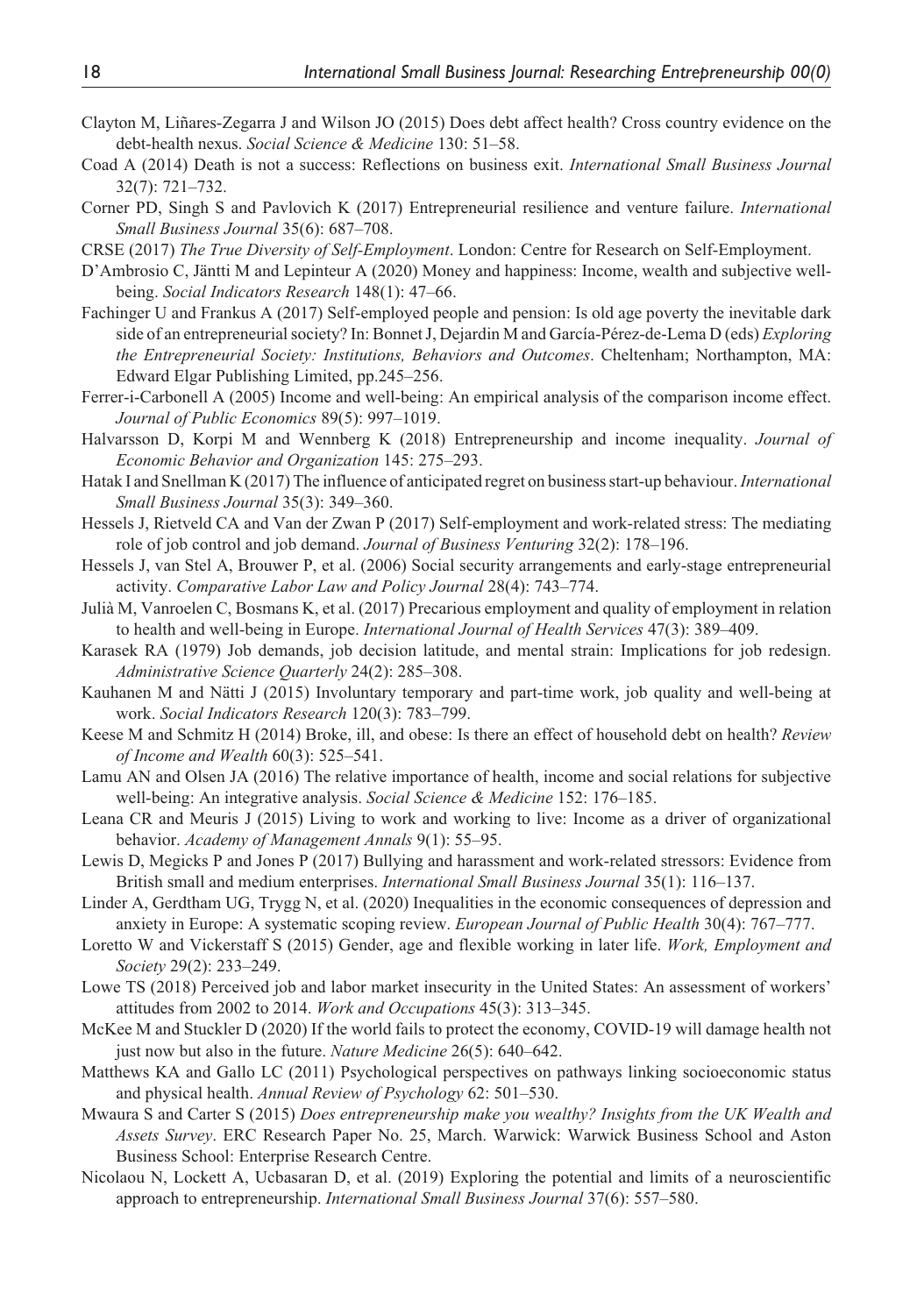- Nikolova M (2019) Switching to self-employment can be good for your health. *Journal of Business Venturing* 34(4): 664–691.
- OECD (2013) *Framework for Statistics on the Distribution of Household Income, Consumption and Wealth* (OECD Better Life Initiative). Paris: OECD Publishing.
- Perel P, Langenberg C, Ferrie J, et al. (2006) Household wealth and the metabolic syndrome in the Whitehall II study. *Diabetes Care* 29(12): 2694–2700.
- Preston SH (1975) The changing relation between mortality and level of economic development. *Population Studies* 29(2): 231–248.
- Román C, Congregado E and Millán JM (2011) Dependent self-employment as a way to evade employment protection legislation. *Small Business Economics* 37(3): 363–392.
- Schmalz MC, Sraer DA and Thesmar D (2017) Housing collateral and entrepreneurship. *The Journal of Finance* 72(1): 99–132.
- Schwandt H (2018) Wealth shocks and health outcomes: Evidence from stock market fluctuations. *American Economic Journal* 10(4): 349–377.
- Selenko E and Batinic B (2011) Beyond debt. A moderator analysis of the relationship between perceived financial strain and mental health. *Social Science & Medicine* 73(12): 1725–1732.
- Shepherd DA (2003) Learning from business failure: Propositions of grief recovery for the self-employed. *Academy of Management Review* 28(2): 318–328.
- Sorgner A, Fritsch M and Kritikos A (2017) Do entrepreneurs really earn less? *Small Business Economics* 49(2): 251–272.
- Srivastava A, Locke EA and Bartol KM (2001) Money and subjective well-being: It's not the money, it's the motives. *Journal of Personality and Social Psychology* 80(6): 959–971.
- Stephan U (2018) Entrepreneurs' mental health and wellbeing: A review and research agenda. *Academy of Management Perspectives* 32(3): 290–322.
- Tedds LM (2008) Estimating the income reporting function for the self-employed. *Empirical Economics* 38(3): 669–687.
- Theorell T and Karasek RA (1996) Current issues relating to psychosocial job strain and cardiovascular disease research. *Journal of Occupational Health Psychology* 1(1): 9–26.
- Tremblay DG and Genin E (2008) Money, work–life balance and autonomy: Why do IT professionals choose self-employment? *Applied Research in Quality of Life* 3(3): 161–179.
- Ucbasaran D, Shepherd DA, Lockett A, et al. (2013) Life after business failure: The process and consequences of business failure for entrepreneurs. *Journal of Management* 39(1): 163–202.
- Van der Zwan P and Hessels J (2019) Solo self-employment and wellbeing: An overview of the literature and an empirical illustration. *International Review of Entrepreneurship* 17(2): 169–188.
- Van Hal G (2015) The true cost of the economic crisis on psychological well-being: A review. *Psychology Research and Behavior Management* 8: 17–25.
- Van Praag B, Frijters P and Ferrer-i-Carbonell A (2003) The anatomy of subjective well-being. *Journal of Economic Behavior and Organization* 51(1): 29–49.
- Wach D, Stephan U and Gorgievski M (2016) More than money: Developing an integrative multi-factorial measure of entrepreneurial success. *International Small Business Journal* 34(8): 1098–1121.
- Wheatley D (2017) Autonomy in paid work and employee subjective well-being. *Work and Occupations* 44(3): 296–328.
- Wiklund J, Nikolaev B, Shir N, et al. (2019) Entrepreneurship and well-being: Past, present, and future. *Journal of Business Venturing* 34(4): 579–588.
- Wood S, Daniels K and Ogbonnaya C (2020) Use of work–nonwork supports and employee well-being: The mediating roles of job demands, job control, supportive management and work–nonwork conflict. *The International Journal of Human Resource Management* 31(14): 1793–1824.
- Yuen W, Sidhu S, Vassilev G, et al. (2018) *Trends in Self-Employment in the UK*. UK: Office for National Statistics.
- Zou H, Chen X, Lam LWR, et al. (2016) Psychological capital and conflict management in the entrepreneur– venture capitalist relationship in China: The entrepreneur perspective. *International Small Business Journal* 34(4): 446–467.